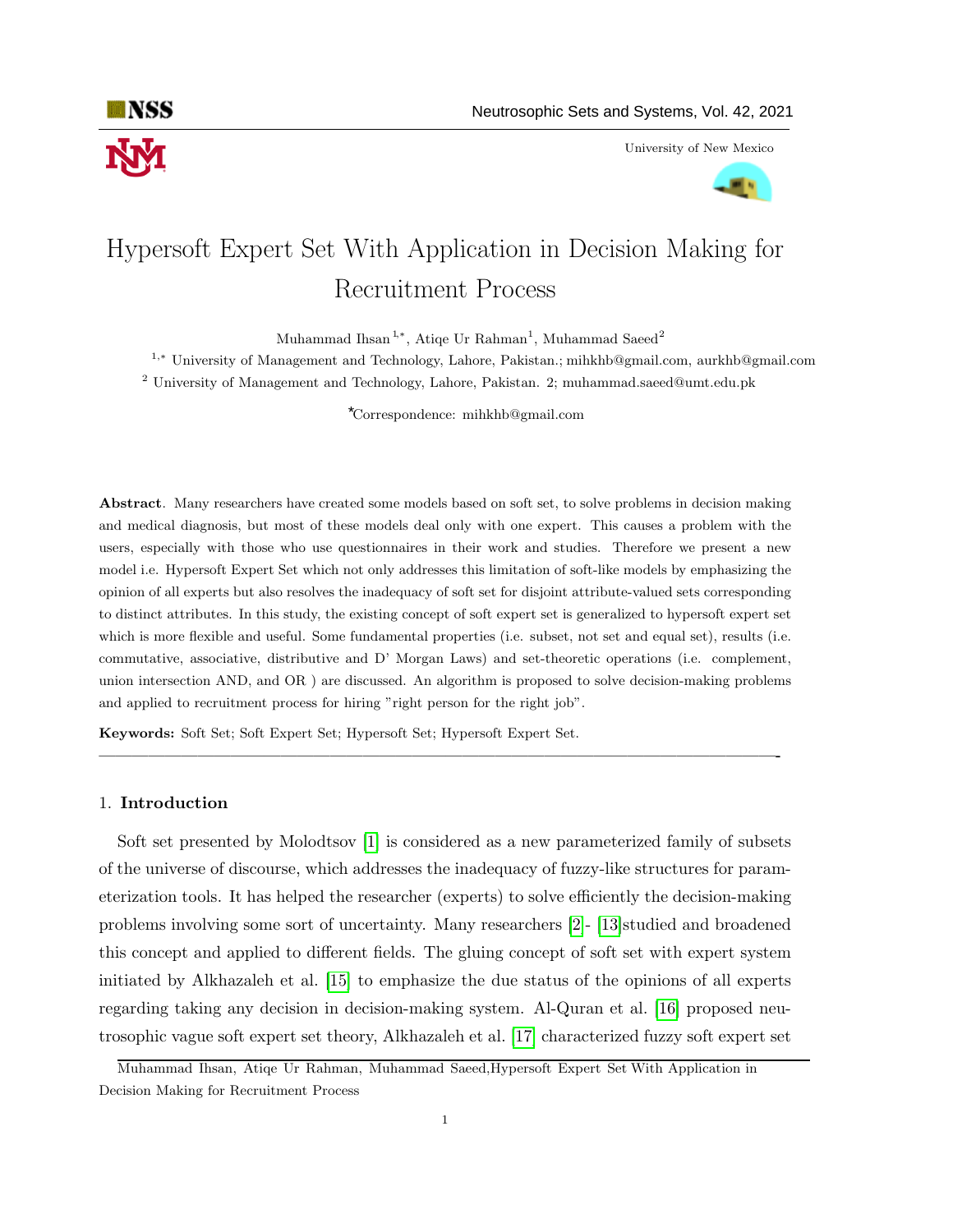and its application. Bashir et al. [\[18,](#page-15-6) [19\]](#page-15-7) presented possibility fuzzy soft expert set and fuzzy parameterized soft expert set. Sahin et al. [\[20\]](#page-15-8) investigated neutrosophic soft expert sets. Al-hazaymeh et al. [\[21,](#page-15-9) [22\]](#page-16-1) studied mapping on generalized vague soft expert set and generalized vague soft expert set. Alhazaymeh et al. [\[23\]](#page-16-2) explained the application of generalized vague soft expert set in decision making. Hassan et al. [\[24\]](#page-16-3) reviewed Q-neutrosophic soft expert set and its application in decision making. Uluay et al. [\[25\]](#page-16-4) studied generalized neutrosophic soft expert set for multiple-criteria decision-making. Al-Qudah et al. [\[26\]](#page-16-5) explained bipolar fuzzy soft expert set and its application in decision making. Al-Qudah et al. [\[27\]](#page-16-6) investigated complex multi-fuzzy soft expert set and its application. Al-Quran et al. [\[28\]](#page-16-7) presented the complex neutrosophic soft expert set and its application in decision making. Pramanik et al. [\[29\]](#page-16-8) studied the topsis for single valued neutrosophic soft expert set based multi-attribute decision making problems. Abu Qamar et al. [\[30\]](#page-16-9) investigated the generalized Q-neutrosophic soft expert set for decision under uncertainty. Adam et al. [\[31\]](#page-16-10) characterized the multi Q-fuzzy soft expert set and its application. Ulucay et al. [\[32\]](#page-16-11) presented the time-neutrosophic soft expert sets and its decision making problem. Al-Quran et al. [\[33\]](#page-16-12) studied fuzzy parameterised single valued neutrosophic soft expert set theory and its application in decision making. Hazaymeh et al. [\[34\]](#page-16-13) researched generalized fuzzy soft expert set.

There are many real life scenarios when we are to deal with disjoint attribute-valued set for distinct attributes. In 2018, Smarandache [\[35\]](#page-16-14) addressed this inadequacy of soft with the development of new structure hypersoft set by replacing single attribute-valued function to multi-attribute valued function. In 2020, Saeed et al. [\[36,](#page-16-15) [37\]](#page-16-16) extended the concept and discussed the fundamentals of hypersoft set such as hypersoft subset, complement, not hypersoft set, aggregation operators along with hypersoft set relation, sub relation,complement relation, function, matrices and operations on hypersoft matrices. In the same year, Mujahid et al. [\[38\]](#page-16-17) discussed hypersoft points in different fuzzy-like envorinments. In 2020, Rahman et al. [\[39\]](#page-16-18) defined complex hypersoft set and developed the hybrids of hypersoft set with complex fuzzy set, complex intuitionistic fuzzy set and complex neutrosophic set respectively. They also discussed their fundamentals i.e. subset, equal sets, null set, absolute set etc. and theoretic operations i.e. complement, union, intersection etc. In 2020, Rahman et al. [\[40\]](#page-16-19) conceptualized convexity cum concavity on hypersoft set and presented its pictorial versions with illustrative examples.

Dealing with disjoint attribute-valued sets is of great importance and it is vital for sensible decisions in decision-making techniques. Results will be varied and be considered inclined and odd on ignoring such kind of sets. Therefore, it is the need of the literature to adequate the exiting literature of soft and expert set for multi-attribute function. Having motivation from [\[15\]](#page-15-3) and [\[35](#page-16-14)[–38\]](#page-16-17), new notions of hypersoft expert set are developed and an application is

Muhammad Ihsan, Atiqe Ur Rahman, Muhammad Saeed,Hypersoft Expert Set With Application in Decision Making for Recruitment Process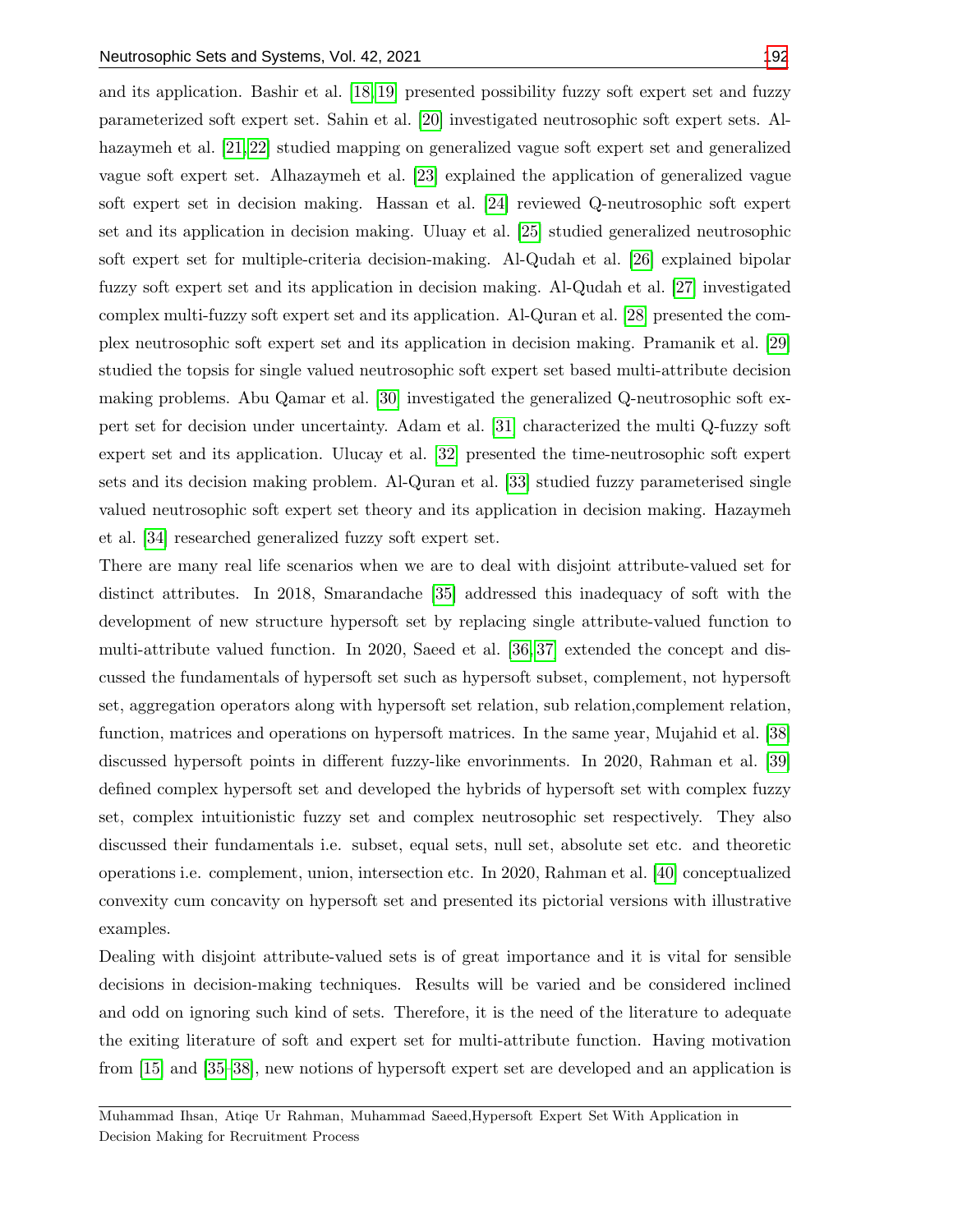discussed in decision making through proposed method. The pattern of rest of the paper is: section 2 reviews the notions of soft sets, soft expert set, hypersoft set and relevant definitions used in the proposed work. Section 3, presents notions of hypersoft expert set with properties. Section 4, demonstrates an application of this concept in a decision-making problem. Section 5, concludes the paper.

#### 1.1. Motivation

The novelty of hypersoft expert set (HSE-set) is as:

- it is the extension of soft set and soft expert set,
- it tackles all the hindrances of soft set and soft expert set for dealing with further partitions of attributes into attribute-valued sets,
- it facilitates the decision-makers to have decisions for uncertain scenarios without encountering with any inclined situation.

#### 2. Preliminaries

In this section, some basic definitions and terms regarding the main study, are presented from the literature.

#### Definition 2.1. [\[1\]](#page-15-0)

Let  $P(\Omega)$  denote power set of  $\Omega$ (universe of discourse) and F be a collection of parameters defining  $\Omega$ . A *soft set*  $\Psi_M$  is defined by mapping

$$
\Psi_M : F \to P(\Omega)
$$

# Definition 2.2. [\[3\]](#page-15-10)

The union of two soft sets  $(\Psi_1, A_1)$  and  $(\Psi_2, A_2)$  over  $\Omega$  is the soft set  $(\Psi_3, A_3)$ ;  $A_3 \doteq A_1 \cup A_2$ , and  $\forall \xi \in A_3$ ,

$$
\Psi_3(\xi) = \begin{cases}\n\Psi_1(\xi) & ; \xi \in A_1 - A_2 \\
\Psi_2(\xi) & ; \xi \in A_2 - A_1 \\
\Psi_1(\xi) \cup \Psi_2(\xi) & ; \xi \in A_1 \cap A_2\n\end{cases}
$$

#### Definition 2.3. [\[14\]](#page-15-11)

The extended intersection of two soft sets  $(\Psi_1, A_1)$  and  $(\Psi_2, A_2)$  with  $\Omega$  is the soft set  $(\Psi_3, A_3)$ while  $A_3 \doteq A_1 \cup A_2$ , ;  $\xi \in A_3$ ,

$$
\Psi_3(\xi) = \begin{cases}\n\Psi_1(\xi) & ; \xi \in A_1 - A_2 \\
\Psi_2(\xi) & ; \xi \in A_2 - A_1 \\
\Psi_1(\xi) \cup \Psi_2(\xi) & ; \xi \in A_1 \cap A_2\n\end{cases}
$$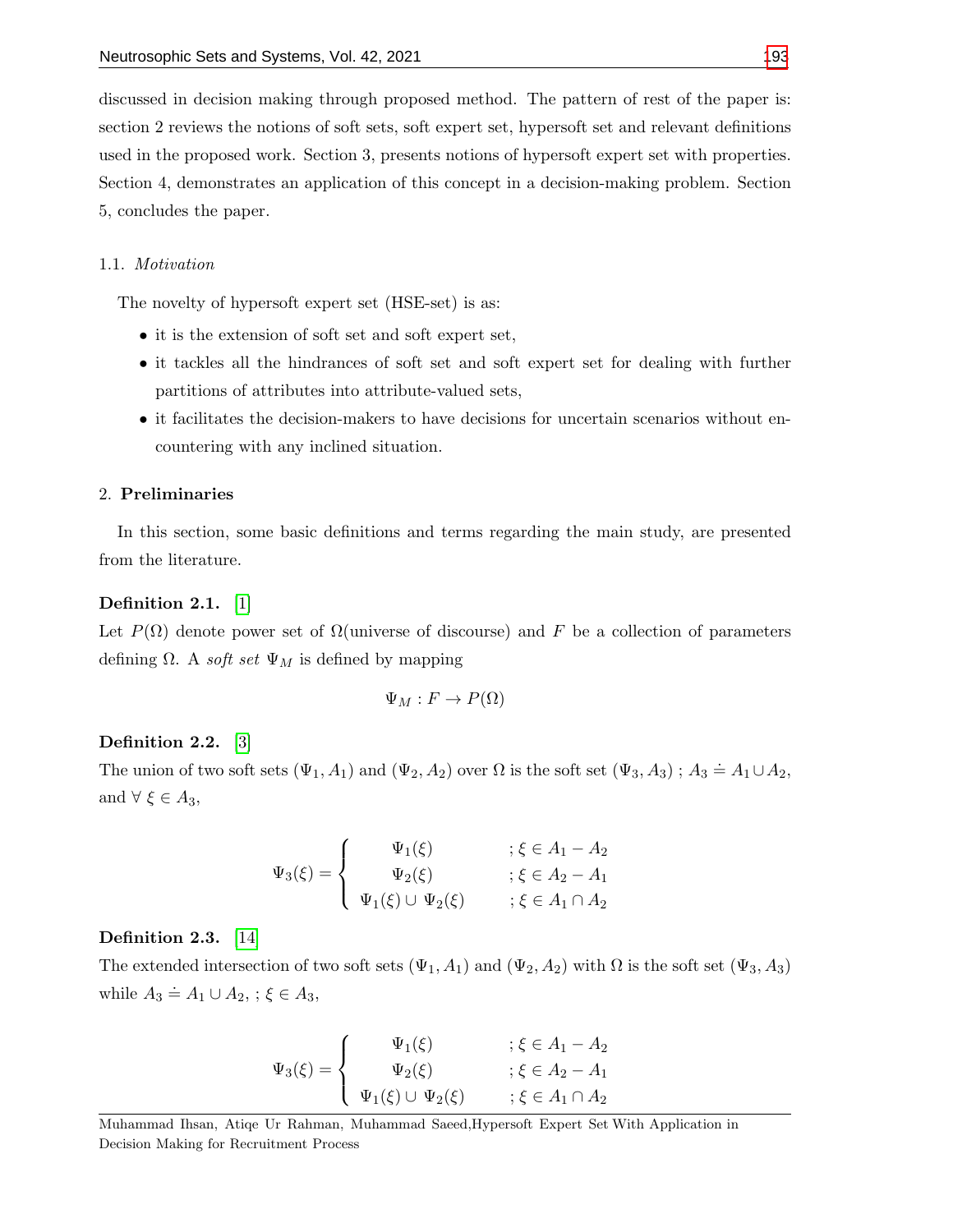#### Definition 2.4. [\[15\]](#page-15-3)

Assume that Y be a set of specialists (operators) and  $\ddot{O}$  be a set of conclusions,  $T = F \times Y \times \ddot{O}$ with  $S \subseteq T$  where  $\Omega$  denotes the universe, F a set of parameters. A pair $(\Phi_H, S)$  is known as a *soft expert set* over  $\Omega$ , where  $\Psi_H$  is a mapping given by

$$
\Phi_H : S \to P(\Omega)
$$

Definition 2.5. [\[15\]](#page-15-3)

A  $(\Phi_1, S) \subseteq (\Phi_2, P)$  over  $\Omega$ , if (i)  $S \subseteq P$ , (ii)  $\forall \alpha \in P, \Phi_2(\alpha) \subseteq \Phi_1(\alpha)$ . While  $(\Phi_2, P)$  is known as a *soft expert superset* of  $(\Phi_1, S)$ .

## Definition 2.6. [\[19\]](#page-15-7)

Let  $h_1, h_2, h_3, \ldots, h_m$ , for  $m \geq 1$ , be m distinct attributes, whose corresponding attribute values are respectively the sets  $H_1, H_2, H_3, \ldots, H_m$ , with  $H_i \cap H_j = \emptyset$ , for  $i \neq j$ , and  $i, j \in$  $\{1, 2, 3, ..., m\}$ . Then the pair  $(\Psi, G)$ , where  $G = H_1 \times H_2 \times H_3 \times ... \times H_m$  and  $\Psi : G \to P(\Omega)$ is called a *hypersoft Set* over  $\Omega$ .

#### 3. Hypersoft Expert set (HSE-Set)

In this section, the fundamentals of hypersoft expert set are established and its basic properties, laws and operations are generalized

<span id="page-3-0"></span>Definition 3.1. Hypersoft Expert set (HSE-Set)

A pair $(\Psi, S)$  is known as a *hypersoft expert set* over  $\Omega$ , where

$$
\Psi: S \to P(\Omega)
$$

where

- $S \subseteq T = G \times D \times C$
- $G = G_1 \times G_2 \times G_3 \times \dots \times G_n$  where  $G_1, G_2, G_3, \dots, G_n$  are disjoint attributive sets corresponding to n distinct attributes  $g_1, g_2, g_3, ..., g_n$
- $D$  be a set of specialists (operators)
- $\bullet$  C be a set of conclusions

For simplicity,  $C = \{0 = disagree, 1 = agree\}.$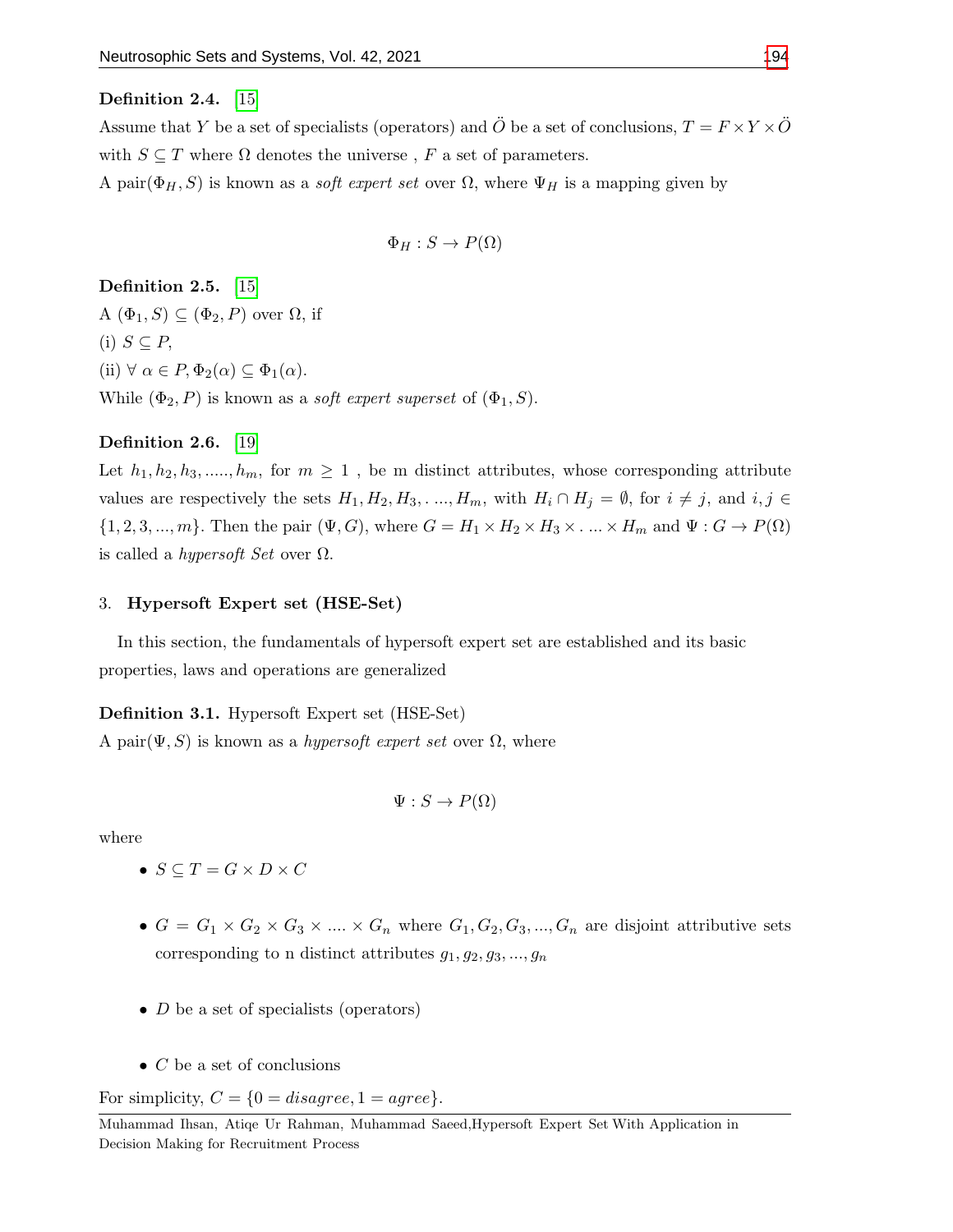<span id="page-4-0"></span>Example 3.2. Suppose that an organization manufactured modern kinds of its brands and intends to proceed the assessment of certain specialists about concerning these products. Let  $\Omega = \{v_1, v_2, v_3, v_4\}$  be a set of products and

 $G_1 = \{g_{11}, g_{12}\}\$  $G_2 = \{g_{21}, g_{22}\}\$  $G_3 = \{g_{31}, g_{32}\}\$ 

be disjoint attributive sets for distinct attributes  $g_1 =$  simple to use,  $g_2 =$  nature,  $g_3 =$  modest. Now  $G=G_1\times G_2\times G_3$ 

$$
G = \left\{ \begin{aligned} a_1 &= (g_{11}, g_{21}, g_{31}), a_2 = (g_{11}, g_{21}, g_{32}), a_3 = (g_{11}, g_{22}, g_{31}), a_4 = (g_{11}, g_{22}, g_{32}), \\ a_5 &= (g_{12}, g_{21}, g_{31}), a_6 = (g_{12}, g_{21}, g_{32}), a_7 = (g_{12}, g_{22}, g_{31}), a_8 = (g_{12}, g_{22}, g_{32}) \end{aligned} \right\}
$$

Now  $T = G \times D \times C$ 

$$
\begin{aligned}\n&\left\{\n\begin{array}{l}\n(a_1, s, 0), (a_1, s, 1), (a_1, t, 0), (a_1, t, 1), (a_1, u, 0), (a_1, u, 1),\n\end{array}\n\right. \\
&\left.\n\begin{array}{l}\n(a_2, s, 0), (a_2, s, 1), (a_2, t, 0), (a_2, t, 1), (a_2, u, 0), (a_2, u, 1),\n\end{array}\n\right. \\
&\left.\n\begin{array}{l}\n(a_3, s, 0), (a_3, s, 1), (a_3, t, 0), (a_3, t, 1), (a_3, u, 0), (a_3, u, 1),\n\end{array}\n\right. \\
&\left.\n\begin{array}{l}\n(a_4, s, 0), (a_4, s, 1), (a_4, t, 0), (a_4, t, 1), (a_4, u, 0), (a_4, u, 1),\n\end{array}\n\right. \\
&\left.\n\begin{array}{l}\n(a_5, s, 0), (a_5, s, 1), (a_5, t, 0), (a_5, t, 1), (a_5, u, 0), (a_5, u, 1),\n\end{array}\n\right. \\
&\left.\n\begin{array}{l}\n(a_6, s, 0), (a_6, s, 1), (a_6, t, 0), (a_6, t, 1), (a_6, u, 0), (a_6, u, 1),\n\end{array}\n\right. \\
&\left.\n\begin{array}{l}\n(a_7, s, 0), (a_7, s, 1), (a_7, t, 0), (a_7, t, 1), (a_7, u, 0), (a_7, u, 1),\n\end{array}\n\right. \\
&\left.\n\begin{array}{l}\n(a_1, s, 0), (a_1, s, 1), (a_1, t, 0), (a_1, t, 1), (a_1, u, 0), (a_1, u, 1),\n\end{array}\n\right)\n\end{aligned}
$$

let

$$
S = \left\{ (a_1, s, 0), (a_1, s, 1), (a_1, t, 0), (a_1, t, 1), (a_1, u, 0), (a_1, u, 1), \right\}
$$

$$
S = \left\{ (a_3, s, 0), (a_3, s, 1), (a_3, t, 0), (a_3, t, 1), (a_3, u, 0), (a_3, u, 1), \right\}
$$

$$
(a_5, s, 0), (a_5, s, 1), (a_5, t, 0), (a_5, t, 1), (a_5, u, 0), (a_5, u, 1),
$$

be a subset of T and  $D = \{s, t, u\}$  be a set of specialists.

Assume that the organization has appropriated a survey to three specialists to settle the choices on the organization's products, and we get the accompanying:

 $\Psi_1 = \Psi(a_1, s, 1) = \{v_1, v_2, v_4\},\$  $\Psi_2 = \Psi(a_1, t, 1) = \{v_3, v_4\},\$  $\Psi_3 = \Psi(a_1, u, 1) = \{v_3, v_4\},\$  $\Psi_4 = \Psi(a_3, s, 1) = \{v_4\},\$  $\Psi_5 = \Psi(a_3, t, 1) = \{v_1, v_3\},\$  $\Psi_6 = \Psi(a_3, u, 1) = \{v_1, v_2, v_4\},\$  $\Psi_7 = \Psi(a_5, s, 1) = \{v_3, v_4\},\,$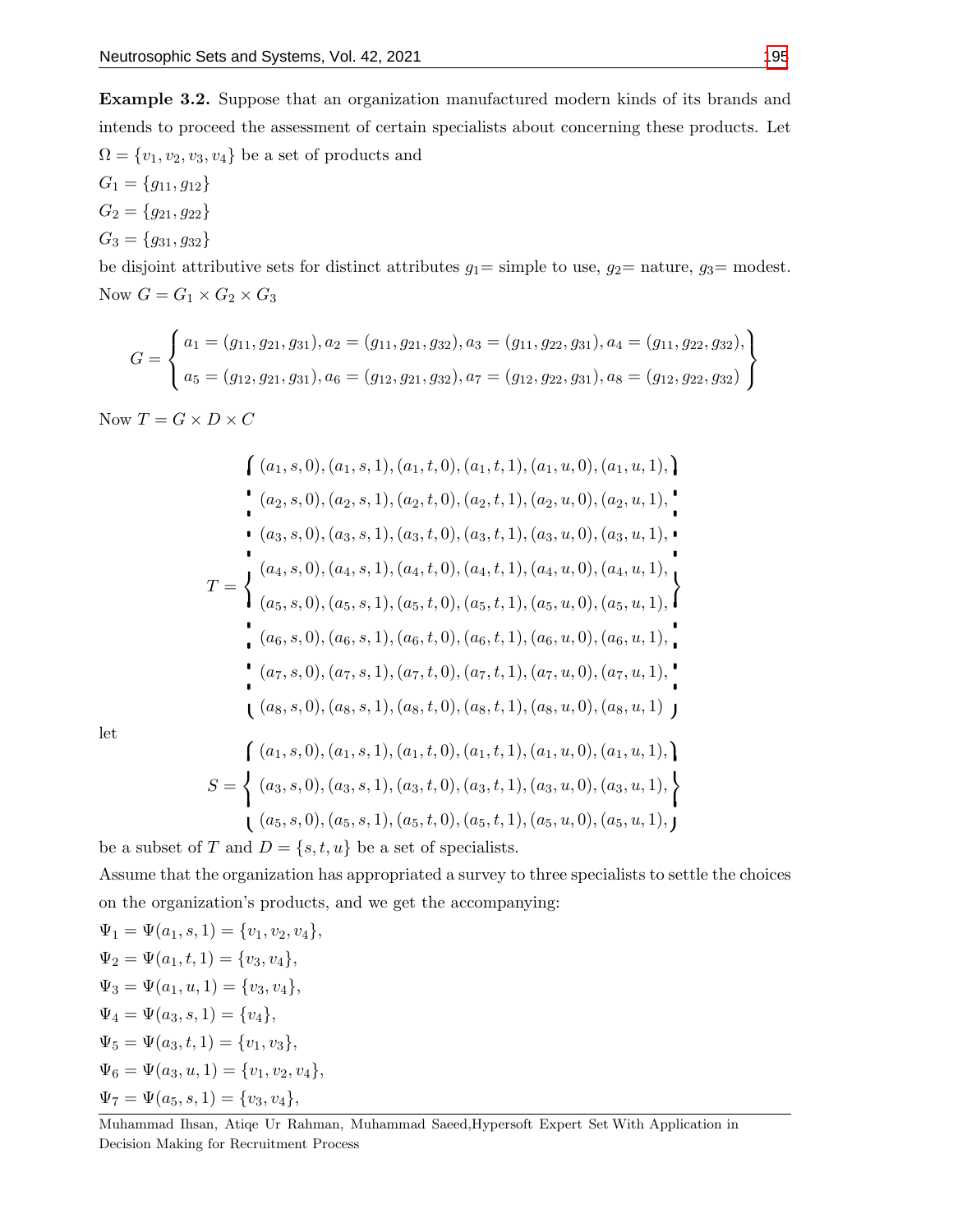$$
\Psi_8 = \Psi(a_5, t, 1) = \{v_1, v_2\},
$$
  
\n
$$
\Psi_9 = \Psi(a_5, u, 1) = \{v_4\},
$$
  
\n
$$
\Psi_{10} = \Psi(a_1, s, 0) = \{v_3\},
$$
  
\n
$$
\Psi_{11} = \Psi(a_1, t, 0) = \{v_2, v_3\},
$$
  
\n
$$
\Psi_{12} = \Psi(a_1, u, 0) = \{v_1, v_2\},
$$
  
\n
$$
\Psi_{13} = \Psi(a_3, s, 0) = \{v_1, v_2, v_3\},
$$
  
\n
$$
\Psi_{14} = \Psi(a_3, t, 0) = \{v_2, v_4\},
$$
  
\n
$$
\Psi_{15} = \Psi(a_3, u, 0) = \{v_3\},
$$
  
\n
$$
\Psi_{16} = \Psi(a_5, s, 0) = \{v_1, v_2\},
$$
  
\n
$$
\Psi_{17} = \Psi(a_5, t, 0) = \{v_3, v_4\},
$$
  
\n
$$
\Psi_{18} = \Psi(a_5, u, 0) = \{v_1, v_2, v_3\},
$$
  
\nThe hypersoft expert set is

$$
\begin{aligned}\n&\left(\begin{array}{c}\n((a_1, s, 1), \{v_1, v_2, v_4\}\n), ((a_1, t, 1), \{v_1, v_4\}\n), ((a_1, u, 1), \{v_3, v_4\}\n), \\
((a_3, s, 1), \{v_4\}\n), ((a_3, t, 1), \{v_1, v_3\}\n), ((a_3, u, 1), \{v_1, v_2, v_4\}\n), \\
&\left(\Psi, S\right) = \n\end{array}\right\} \\
&\left(\begin{array}{c}\n((a_5, s, 1), \{v_3, v_4\}\n), ((a_5, t, 1), \{v_1, v_2\}\n), ((a_5, u, 1), \{v_4\}\n), \\
((a_1, s, 0), \{v_3\}\n), ((a_1, t, 0), \{v_2, v_3\}\n), ((a_1, u, 0), \{v_1, v_2\}\n), \\
&\left((a_3, s, 0), \{v_1, v_2, v_3\}\n), ((a_3, t, 0), \{v_2, v_4\}\n), ((a_3, u, 0), \{v_1, v_2, v_3\}\n)\n\end{array}\right\}.\n\end{aligned}
$$

Note that in this example the first specialist, s, "agrees" that the "simple to use" products are  $v_1, v_2$ , and  $v_4$ . The subsequent specialist t, "agrees" that the "simple to use" products are  $v_1$  and  $v_4$ , and the third specialist, u, "agrees" that the "simple to use" products are  $v_3$  and  $v_4$ . See here every one of specialists "agree" that product  $v_4$  is "anything but simple to use."

# Definition 3.3. Hypersoft Expert subset

A hypersoft expert set  $(\Psi_1, S)$  is said to be hypersoft expert subset of  $(\Psi_2, R)$  over  $\Omega$ , if (i)  $S \subseteq R$ ,

(ii)  $\forall \alpha \in S, \Psi_1(\alpha) \subseteq \Psi_2(\alpha)$ .

and denoted by  $(\Psi_1, S) \subseteq (\Psi_2, R)$ . Similarly  $(\Psi_2, R)$  is said to be *hypersoft expert superset* of  $(\Psi_1, S)$ .

Example 3.4. Considering Example [3.2,](#page-4-0) Suppose

$$
A_1 = \{ (a_1, s, 1), (a_3, s, 0), (a_1, t, 1), (a_3, t, 1), (a_3, t, 0), (a_1, u, 0), (a_3, u, 1) \}
$$

$$
A_2 = \{ (a_1, s, 1), (a_3, s, 0), (a_3, s, 1), (a_1, t, 1), (a_3, t, 1), (a_5, t, 0), (a_3, t, 0), (a_1, u, 0), (a_3, u, 1), (a_5, u, 1) \}
$$

Muhammad Ihsan, Atiqe Ur Rahman, Muhammad Saeed,Hypersoft Expert Set With Application in Decision Making for Recruitment Process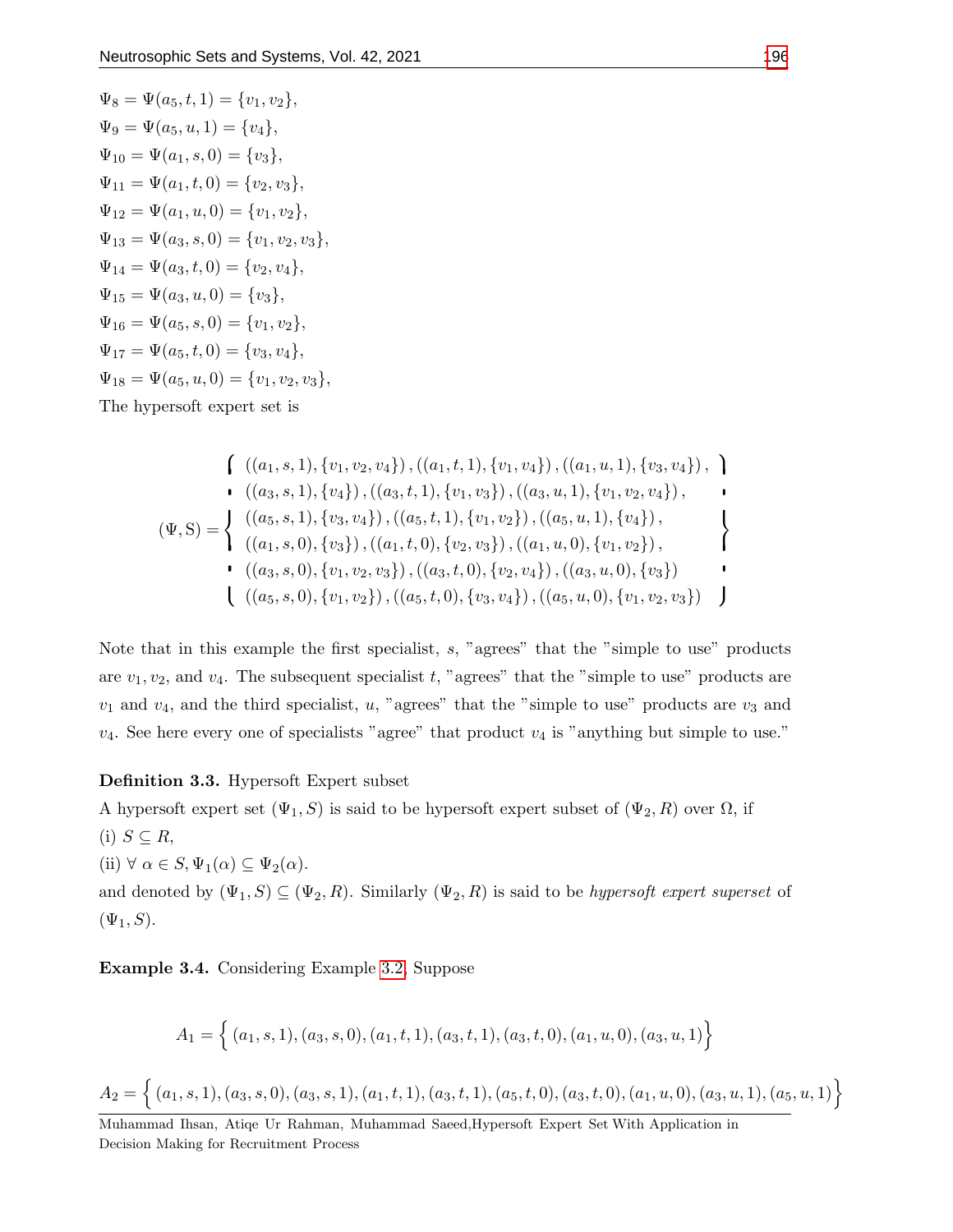It is clear that  $A_1 \subset A_2$ . Suppose  $(\Psi_1, A_1)$  and  $(\Psi_2, A_2)$  be defined as following

$$
\begin{aligned}\n\left\{\n\begin{array}{c}\n((a_1, s, 1), \{v_1, v_2\}), ((a_1, t, 1), \{v_1\}), \\
(\Psi_1, A_1) = \n\end{array}\n\right\} \\
(\Psi_2, A_2) = \n\left\{\n\begin{array}{c}\n((a_3, t, 1), \{v_1, v_3\}), ((a_3, u, 1), \{v_1, v_2\}), \\
((a_1, u, 0), \{v_1\}), ((a_3, s, 0), \{v_1, v_2\}), \\
((a_3, t, 0), \{v_2, v_4\})\n\end{array}\n\right\}\n\end{aligned}
$$

$$
\begin{aligned}\n\left\{\n\begin{array}{c}\n((a_1, s, 1), \{v_1, v_2, v_4\}), ((a_1, t, 1), \{v_1, v_4\}), \\
((a_3, s, 1), \{v_4\}), ((a_3, t, 1), \{v_1, v_3\}),\n\end{array}\n\right\} \\
(\Psi_2, \Lambda_2) = \n\left\{\n\begin{array}{c}\n((a_5, u, 1), \{v_4\}), ((a_3, u, 1), \{v_1, v_2, v_4\}), \\
((a_1, u, 0), \{v_1, v_2\}), ((a_5, t, 0), \{v_3, v_4\}), \\
((a_3, s, 0), \{v_1, v_2, v_3\}), ((a_3, t, 0), \{v_2, v_4\})\n\end{array}\n\right\}\n\end{aligned}
$$

which implies that  $(\Psi_1, A_1) \subseteq (\Psi_2, A_2)$ .

**Definition 3.5.** Two hypersoft expert sets  $(\Psi_1, A_1)$  and  $(\Psi_2, A_2)$  over  $\Omega$  are said to be equal if  $(\Psi_1, A_1)$  is a hypersoft expert subset of  $(\Psi_2, A_2)$  and  $(\Psi_2, A_2)$  is a hypersoft expert subset of  $(\Psi_1, A_1)$ .

Definition 3.6. Let G be a set as defined in definition [3.1](#page-3-0) and D , a set of experts. The NOT set of  $T = G \times D \times C$  denoted by  $\sim T$ , is defined by  $\sim T = \{ (\sim g_i, d_j, c_k) \forall i, j, k \}$  where  $\sim g_i$ is not  $q_i$ .

**Definition 3.7.** The complement of a hypersoft expert set  $(\Psi, S)$ , denoted by  $(\Psi, S)^c$ , is defined by  $(\Psi, S)^c = (\Psi^c, \sim S)$  while  $\Psi^c : \sim S \to P(\Omega)$  is a mapping given by  $\Psi^c(\beta) =$  $\Omega - \Psi(\sim \beta)$ , where  $\beta \in \sim S$ .

Example 3.8. Taking complement of hypersoft expert set determined in [3.2,](#page-4-0) we have

$$
\begin{aligned}\n&\left(\begin{array}{c}\n(\sim a_1, s, 1), \{v_3\}, \left((\sim a_1, t, 1), \{v_2, v_3\}\right), \left((\sim a_1, u, 1), \{v_1, v_2\}\right), \\
&\bullet \quad (\left(\sim a_3, s, 1\right), \{v_1, v_2, v_3\}\right), \left((\sim a_3, t, 1), \{v_2, v_4\}\right), \left((\sim a_3, u, 1), \{v_1, v_2, v_4\}\right), \\
&\bullet \\
&\left(\Psi, S\right)^c = \n\begin{cases}\n&\left((\sim a_5, s, 1), \{v_1, v_2\}\right), \left((\sim a_5, t, 1), \{v_3, v_4\}\right), \left((\sim a_5, u, 1), \{v_1, v_2, v_3\}\right), \\
&\left((\sim a_1, s, 0), \{v_1, v_2, v_4\}\right), \left((\sim a_1, t, 0), \{v_1, v_4\}\right), \left((\sim a_1, u, 0), \{v_1, v_2\}\right), \\
&\bullet \quad (\left((\sim a_3, s, 0), \{v_4\}\right), \left((\sim a_3, t, 0), \{v_1, v_3\}\right), \left((\sim (a_3, u, 0), \{v_3\}\right)\right)\n\end{cases} \\
&\bullet \quad \begin{cases}\n&\left((\sim a_5, s, 0), \{v_4\}\right), \left((\sim a_5, t, 0), \{v_1, v_3\}\right), \left((\sim a_5, u, 0), \{v_4\}\right)\n\end{cases}\n\end{aligned}
$$

**Definition 3.9.** An agree-hypersoft expert set  $(\Psi, S)_{ag}$  over  $\Omega$ , is a hypersoft expert subset of  $(\Psi, S)$  and is characterized as

$$
(\Psi, S)_{ag} = {\Psi_{ag}(\beta) : \beta \in G \times D \times \{1\}}.
$$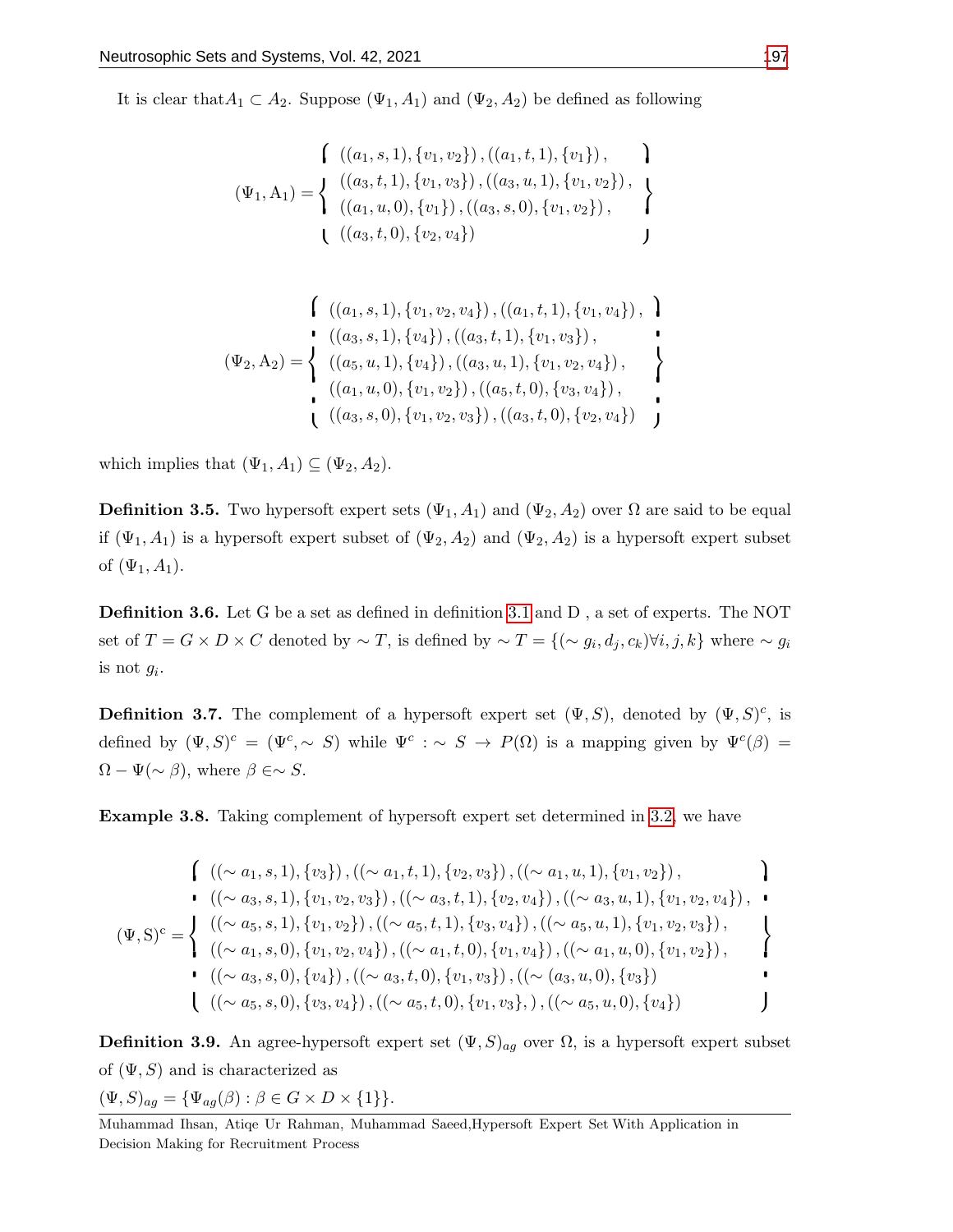Example 3.10. Finding agree-hypersoft expert set determined in [3.2,](#page-4-0) we get

$$
(\Psi, S) = \left\{ \begin{array}{l} ((a_1, s, 1), \{v_1, v_2, v_4\}), ((a_1, t, 1), \{v_1, v_4\}), ((a_1, u, 1), \{v_3, v_4\}), \\ ((a_3, s, 1), \{v_4\}), ((a_3, t, 1), \{v_1, v_3\}), ((a_3, u, 1), \{v_1, v_2, v_4\}), \\ ((a_5, s, 1), \{v_3, v_4\}), ((a_5, t, 1), \{v_1, v_2\}), ((a_5, u, 1), \{v_4\}) \end{array} \right\}
$$

**Definition 3.11.** A disagree-hypersoft expert set  $(\Psi, S)_{dag}$  over  $\Omega$ , is a hypersoft expert subset of  $(\Psi, S)$  and is characterized as

 $(\Psi, S)_{dag} = {\Psi_{dag}(\beta) : \beta \in G \times D \times \{0\}}.$ 

Example 3.12. Getting disagree-hypersoft expert set determined in [3.2,](#page-4-0)

$$
(\Psi, S) = \left\{ \begin{array}{l} ((a_1, s, 0), \{v_3\},), ((a_1, t, 0), \{v_2, v_3\}), ((a_1, u, 0), \{v_1, v_2\}), \\ ((a_3, s, 0), \{v_1, v_2, v_3\}), ((a_3, t, 0), \{v_2, v_4\}), ((a_3, u, 0), \{v_3\}) \\ ((a_5, s, 0), \{v_1, v_2\}), ((a_5, t, 0), \{v_3, v_4\}), ((a_5, u, 0), \{v_1, v_2, v_3\}) \end{array} \right\}
$$

**Proposition 3.13.** If  $(\Psi, S)$  is a hypersoft expert set over  $\Omega$ , then

(1).  $((\Psi, S)^c)^c = (\Psi, S)$ (2).  $(\Psi, S)_{ag}^c = (\Psi, S)_{dag}$ (3).  $(\Psi, S)^c_{dag} = (\Psi, S)_{ag}$ 

**Definition 3.14.** The union of  $(\Psi_1, S)$  and  $(\Psi_2, R)$  over  $\Omega$  is  $(\Psi_3, L)$  with  $L = S \cup R$ , defined as

$$
\Psi_3(\beta) = \begin{cases}\nS(\beta) & ; \beta \in S - R \\
R(\beta) & ; \beta \in R - S \\
S(\beta) \cup R(\beta) & ; \beta \in S \cap R\n\end{cases}
$$

Example 3.15. Taking into consideration the concept of example [3.2,](#page-4-0) consider the following two sets

$$
A_1 = \left\{ (a_1, s, 1), (a_3, s, 0), (a_3, s, 1), (a_1, t, 1), (a_3, t, 1), (a_5, t, 0), (a_3, t, 0), (a_1, u, 0), (a_3, u, 1), (a_5, u, 1) \right\}
$$
  

$$
A_2 = \left\{ (a_1, s, 1), (a_3, s, 0), (a_3, s, 1), (a_1, t, 1), (a_3, t, 1), (a_5, t, 0), (a_3, t, 0), (a_1, u, 0), (a_3, u, 1) \right\}
$$

Suppose  $(\Psi_1, A_1)$  and  $(\Psi_2, A_2)$  over  $\Omega$  are two hypersoft expert sets such that

$$
(\Psi_1, A_1) = \left\{ \begin{array}{l} \left( (a_1, s, 1), \{v_1, v_2\} \right), \left( (a_1, t, 1), \{v_1\} \right), \left( (a_3, t, 1), \{v_1, v_3\} \right), \\ \left( (a_3, u, 1), \{v_1, v_2\} \right), \left( (a_1, u, 0), \{v_1\} \right), \left( (a_3, s, 0), \{v_1, v_2\} \right), \\ \left( (a_3, t, 0), \{v_2, v_4\} \right) \end{array} \right\}
$$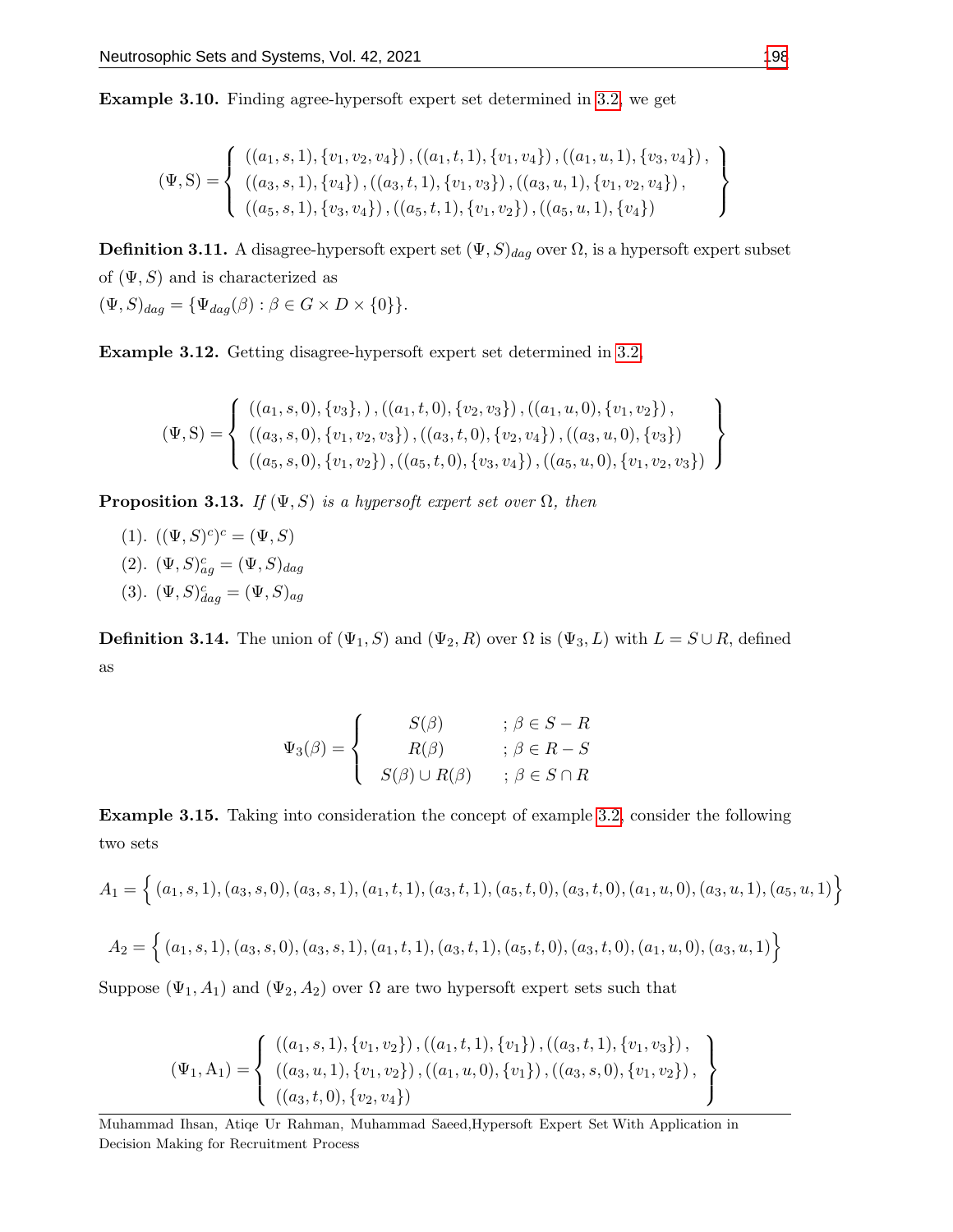$$
\begin{aligned}\n\left\{\n\begin{array}{c}\n((a_1, s, 1), \{v_1, v_2, v_4\}), ((a_1, t, 1), \{v_1, v_4\}), \\
((a_3, s, 1), \{v_4\}), ((a_3, t, 1), \{v_1, v_3\}), \\
((a_5, u, 1), \{v_4\}), ((a_3, u, 1), \{v_1, v_2, v_4\})\n\end{array}\n\right\} \\
\left\{\n\begin{array}{c}\n((a_1, u, 0), \{v_1, v_2\}), ((a_5, t, 0), \{v_3, v_4\}), \\
((a_3, s, 0), \{v_1, v_2, v_3\}), ((a_3, t, 0), \{v_2, v_4\})\n\end{array}\n\right\}\n\end{aligned}
$$

Then  $(\Psi_1, A_1) \cup (\Psi_2, A_2) = (\Psi_3, A_3)$ 

$$
\begin{aligned}\n\left\{\n\begin{array}{c}\n((a_1, s, 1), \{v_1, v_2, v_4\}), ((a_1, t, 1), \{v_1, v_4\}), \\
((a_3, s, 1), \{v_4\}), ((a_3, t, 1), \{v_1, v_3\}), \\
((a_5, u, 1), \{v_4\}), ((a_3, u, 1), \{v_1, v_2, v_4\}), \\
((a_1, u, 0), \{v_1, v_2\}), ((a_5, t, 0), \{v_3, v_4\}), \\
((a_3, s, 0), \{v_1, v_2, v_3\}), ((a_3, t, 0), \{v_2, v_4\})\n\end{array}\n\right\}\n\end{aligned}
$$

**Proposition 3.16.** If  $(\Psi_1, A_1), (\Psi_2, A_2)$  and  $(\Psi_3, A_3)$  are three hypersoft expert sets over  $\Omega$ , then

(1). 
$$
(\Psi_1, A_1) \cup (\Psi_2, A_2) = (\Psi_2, A_2) \cup (\Psi_1, A_1)
$$
  
(2).  $((\Psi_1, A_1) \cup (\Psi_2, A_2)) \cup (\Psi_3, A_3) = (\Psi_1, A_1) \cup ((\Psi_2, A_2) \cup (\Psi_3, A_3))$ 

**Definition 3.17.** The intersection of  $(\Psi_1, S)$  and  $(\Psi_2, R)$  over  $\Omega$  is  $(\Psi_3, L)$  with  $L = S \cap R$ , defined as

$$
\Psi_3(\beta) = \begin{cases}\nS(\beta) & ; \beta \in S - R \\
R(\beta) & ; \beta \in R - S \\
S(\beta) \cap R(\beta) & ; \beta \in S \cap R\n\end{cases}
$$

Example 3.18. Taking into consideration the concept of example [3.2,](#page-4-0) consider the following two sets

$$
A_1 = \left\{ (a_1, s, 1), (a_3, s, 0), (a_3, s, 1), (a_1, t, 1), (a_3, t, 1), (a_5, t, 0), (a_3, t, 0), (a_1, u, 0), (a_3, u, 1), (a_5, u, 1) \right\}
$$

$$
A_2 = \left\{ (a_1, s, 1), (a_3, s, 0), (a_3, s, 1), (a_1, t, 1), (a_3, t, 1), (a_5, t, 0), (a_3, t, 0), (a_1, u, 0), (a_3, u, 1) \right\}
$$

Suppose  $(\Psi_1, A_1)$  and  $(\Psi_2, A_2)$  over  $\Omega$  are two hypersoft expert sets such that

$$
(\Psi_1, A_1) = \left\{ \begin{array}{l} ((a_1, s, 1), \{v_1, v_2\}), ((a_1, t, 1), \{v_1\}), ((a_3, t, 1), \{v_1, v_3\}), \\ ((a_3, u, 1), \{v_1, v_2\}), ((a_1, u, 0), \{v_1\}), ((a_3, s, 0), \{v_1, v_2\}), \\ ((a_3, t, 0), \{v_2, v_4\}) \end{array} \right\}
$$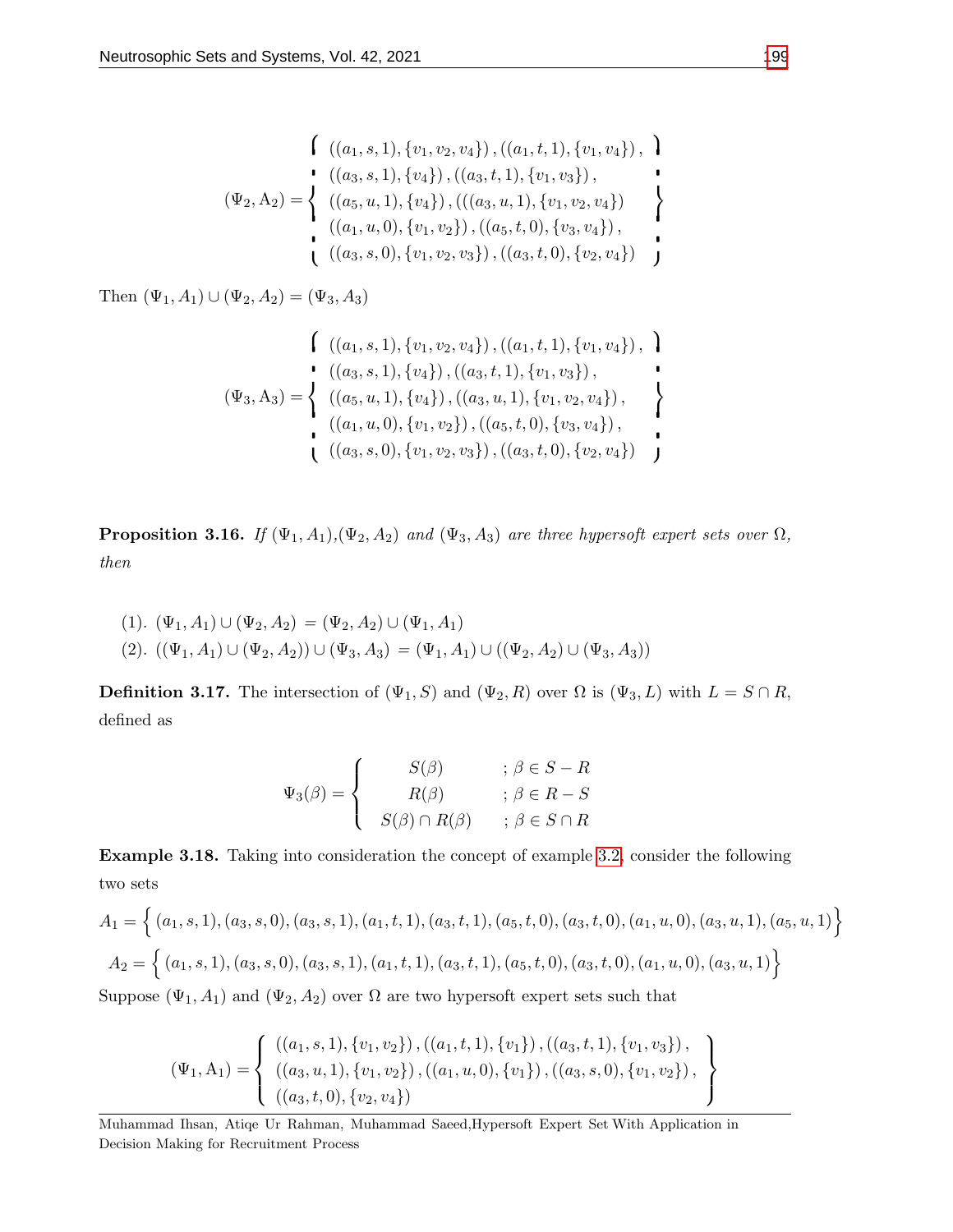$$
\begin{aligned}\n\left\{\n\begin{array}{c}\n((a_1, s, 1), \{v_1, v_2, v_4\}), ((a_1, t, 1), \{v_1, v_4\}), \\
((a_3, s, 1), \{v_4\}), ((a_3, t, 1), \{v_1, v_3\}),\n\end{array}\n\right\} \\
(\Psi_2, \Lambda_2) = \n\left\{\n\begin{array}{c}\n((a_5, u, 1), \{v_4\}), (((a_3, u, 1), \{v_1, v_2, v_4\}) \\
((a_1, u, 0), \{v_1, v_2\}), ((a_5, t, 0), \{v_3, v_4\}), \\
((a_3, s, 0), \{v_1, v_2, v_3\}), ((a_3, t, 0), \{v_2, v_4\})\n\end{array}\n\right\}\n\end{aligned}
$$

Then  $(\Psi_1, A_1) \cap (\Psi_2, A_2) = (\Psi_3, A_3)$ 

$$
\begin{aligned}\n\left\{\n\begin{array}{c}\n((a_1, s, 1), \{v_1, v_2\}), ((a_1, t, 1), \{v_1\}), \\
(\Psi_1, A_1) = \n\end{array}\n\right\} \\
(\Psi_2, A_2) = \n\left\{\n\begin{array}{c}\n((a_3, t, 1), \{v_1, v_3\}), ((a_3, u, 1), \{v_1, v_2\}), \\
((a_1, u, 0), \{v_1\}), ((a_3, s, 0), \{v_1, v_2\}), \\
((a_3, t, 0), \{v_2, v_4\})\n\end{array}\n\right\}\n\end{aligned}
$$

**Proposition 3.19.** If  $(\Psi_1, A_1), (\Psi_2, A_2)$  and  $(\Psi_3, A_3)$  are three hypersoft expert sets over  $\Omega$ , then

$$
(1). \ (\Psi_1, A_1) \cap (\Psi_2, A_2) = (\Psi_2, A_2) \cap (\Psi_1, A_1)
$$
  

$$
(2). \ ((\Psi_1, A_1) \cap (\Psi_2, A_2)) \cap (\Psi_3, A_3) = (\Psi_1, A_1) \cap ((\Psi_2, A_2) \cap (\Psi_3, A_3))
$$

**Proposition 3.20.** If  $(\Psi_1, A_1), (\Psi_2, A_2)$  and  $(\Psi_3, A_3)$  are three hypersoft expert sets over  $\Omega$ , then

$$
(1). \ (\Psi_1, A_1) \cup ((\Psi_2, A_2) \cap (\Psi_3, A_3)) = ((\Psi_1, A_1) \cup ((\Psi_2, A_2)) \cap ((\Psi_1, A_1) \cup (\Psi_3, A_3))
$$

$$
(2). \ (\Psi_1, A_1) \cap ((\Psi_2, A_2) \cup (\Psi_3, A_3)) = ((\Psi_1, A_1) \cap ((\Psi_2, A_2)) \cup ((\Psi_1, A_1) \cap (\Psi_3, A_3))
$$

**Definition 3.21.** If  $(\Psi_1, A_1)$  and  $(\Psi_2, A_2)$  are two hypersoft expert sets over  $\Omega$  then  $(\Psi_1, A_1)$ AND  $(\Psi_2, A_2)$  denoted by  $(\Psi_1, A_1) \wedge (\Psi_2, A_2)$  is defined by  $(\Psi_1, A_1) \wedge (\Psi_2, A_2) = (\Psi_3, A_1 \times A_2),$ while  $\Psi_3(\beta, \gamma) = \Psi_1(\beta) \cap \Psi_2(\gamma), \forall (\beta, \gamma) \in A_1 \times A_2.$ 

Example 3.22. Taking into consideration the concept of example [3.2,](#page-4-0) let two sets

$$
A_1 = \left\{ (a_1, s, 1), (a_1, t, 1), (a_3, s, 1), (a_3, s, 0) \right\}
$$

$$
A_2 = \left\{ (a_1, s, 1), (a_3, s, 0), (a_3, s, 1) \right\}
$$

Muhammad Ihsan, Atiqe Ur Rahman, Muhammad Saeed,Hypersoft Expert Set With Application in Decision Making for Recruitment Process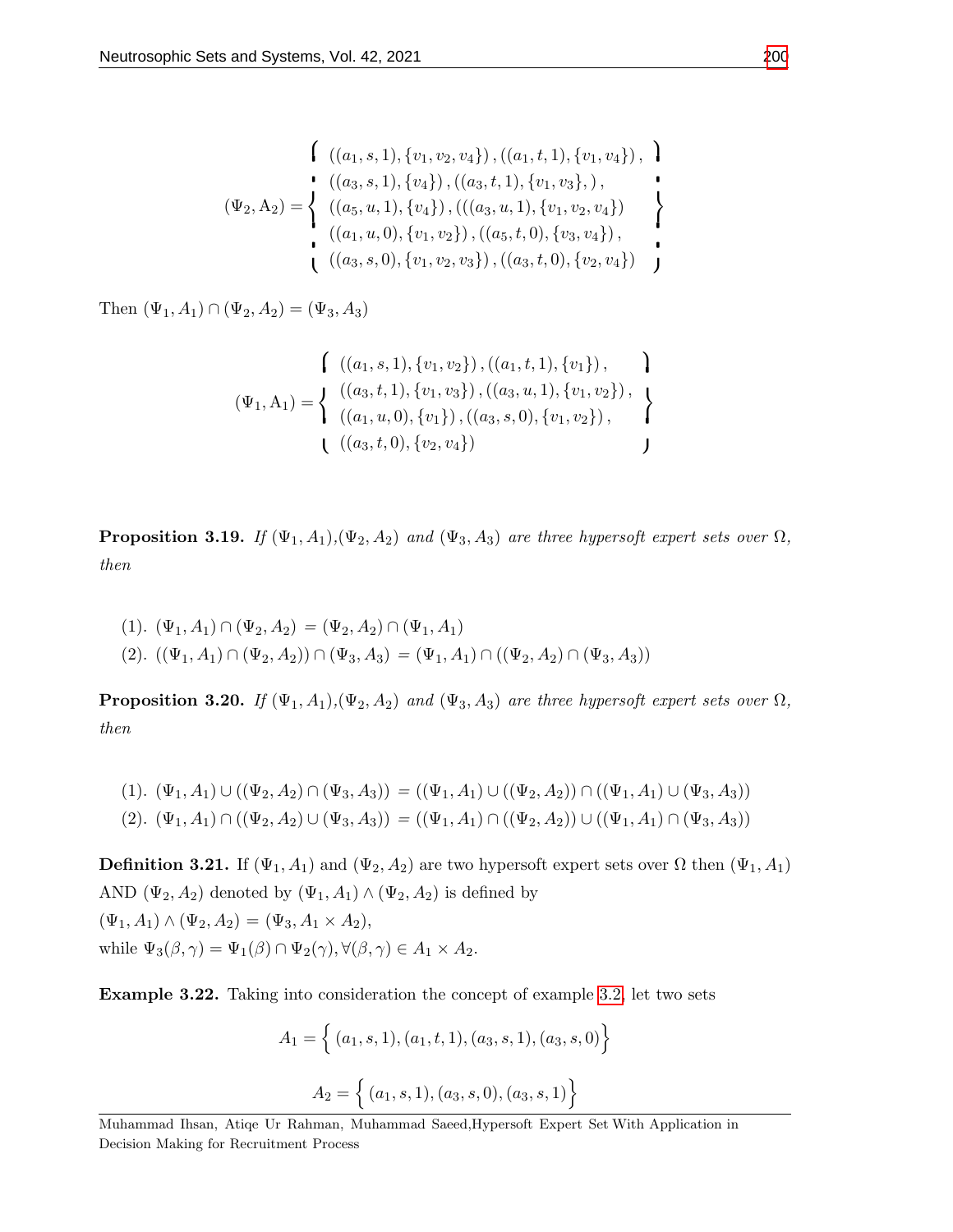Suppose  $(\Psi_1, A_1)$  and  $(\Psi_2, A_2)$  over  $\Omega$  are two hypersoft expert sets such that

$$
(\Psi_1, A_1) = \left\{ \begin{array}{l} ((a_1, s, 1), \{v_1, v_2\}), ((a_1, t, 1), \{v_1\}), \\ ((a_3, s, 1), \{v_4\}), ((a_3, s, 0), \{v_1, v_2\}), \end{array} \right\}
$$

$$
(\Psi_2, A_2) = \left\{ \left( (a_1, s, 1), \{v_1, v_2, v_4\} \right), \left( (a_3, s, 0), \{v_1, v_2, v_3\} \right), \right\}
$$

Then  $(\Psi_1, A_1) \wedge (\Psi_2, A_2) = (\Psi_3, A_1 \times A_2),$ 

$$
\begin{aligned}\n&\left(\begin{array}{c}\n((a_1, s, 1), (a_1, s, 1)), \{v_1, v_2\}, \left(\left((a_1, s, 1), (a_3, s, 0)\right), \{v_1, v_2\}\right), \; \mathbf{1} \\
(v_3, A_1 \times A_2)\n\end{array}\right) \\
&\left(\begin{array}{c}\n((a_1, t, 1), (a_1, s, 1)), \{v_1\}, \left(\left((a_1, t, 1), (a_3, s, 0)\right), \{v_1\}\right), \\
((a_3, s, 1), (a_1, s, 1)), \{v_4\}, \left(\left((a_3, s, 1), (a_3, s, 0)\right), \phi\right), \; \mathbf{1} \\
(\left((a_3, s, 0), (a_1, s, 1)\right), \{v_1, v_2\}, \left(\left((a_3, s, 0), (a_3, s, 0)\right), \{v_1, v_2\}\right)\right)\n\end{array}\right)\n\end{aligned}
$$

**Definition 3.23.** If  $(\Psi_1, A_1)$  and  $(\Psi_2, A_2)$  are two hypersoft expert sets over  $\Omega$  then  $(\Psi_1, A_1)$ OR  $(\Psi_2, A_2)$  denoted by  $(\Psi_1, A_1) \vee (\Psi_2, A_2)$  is defined by  $(\Psi_1, A_1) \vee (\Psi_2, A_2) = (\Psi_3, A_1 \times A_2),$ while  $\Psi_3(\beta, \gamma) = \Psi_1(\beta) \cup \Psi_2(\gamma), \forall (\beta, \gamma) \in A_1 \times A_2.$ 

Example 3.24. Taking into consideration the concept of example [3.2,](#page-4-0) suppose the following sets

$$
A_1 = \left\{ (a_1, s, 1), (a_1, t, 1), (a_3, s, 1), (a_3, s, 0) \right\}
$$

$$
A_2 = \left\{ (a_1, s, 1), (a_3, s, 0), (a_3, s, 1) \right\}
$$

Suppose  $(\Psi_1, A_1)$  and  $(\Psi_2, A_2)$  over  $\Omega$  are two hypersoft expert sets such that

$$
(\Psi_1, A_1) = \left\{ \begin{array}{c} ((a_1, s, 1), \{v_1, v_2\}), ((a_1, t, 1), \{v_1\}), \\ ((a_3, s, 1), \{v_4\}), ((a_3, s, 0), \{v_1, v_2\}), \end{array} \right\}
$$

$$
(\Psi_2, A_2) = \left\{ \left( (a_1, s, 1), \{v_1, v_2, v_4\} \right), \left( (a_3, s, 0), \{v_1, v_2, v_3\} \right) \right\}
$$

Then 
$$
(\Psi_1, A_1) \vee (\Psi_2, A_2) = (\Psi_3, A_1 \times A_2),
$$
  
\n
$$
\begin{cases}\n(((a_1, s, 1), (a_1, s, 1)), \{v_1, v_2, v_4\}), (((a_1, s, 1), (a_3, s, 0)), \{v_1, v_2, v_3\}), \\
(\Psi_3, A_1 \times A_2) = \begin{cases}\n(((a_1, t, 1), (a_1, s, 1)), \{v_1, v_2, v_4\}), (((a_1, t, 1), (a_3, s, 0)), \{v_1, v_2\}, \\
(((a_3, s, 1), (a_1, s, 1)), \{v_1, v_2, v_4\}), (((a_3, s, 1), (a_3, s, 0)), \{v_1, v_2, v_3, v_4\}), \\
((a_3, s, 0), (a_1, s, 1)), \{v_1, v_2, v_4\}), (((a_3, s, 0), (a_3, s, 0)), \{v_1, v_2, v_3\})\n\end{cases}
$$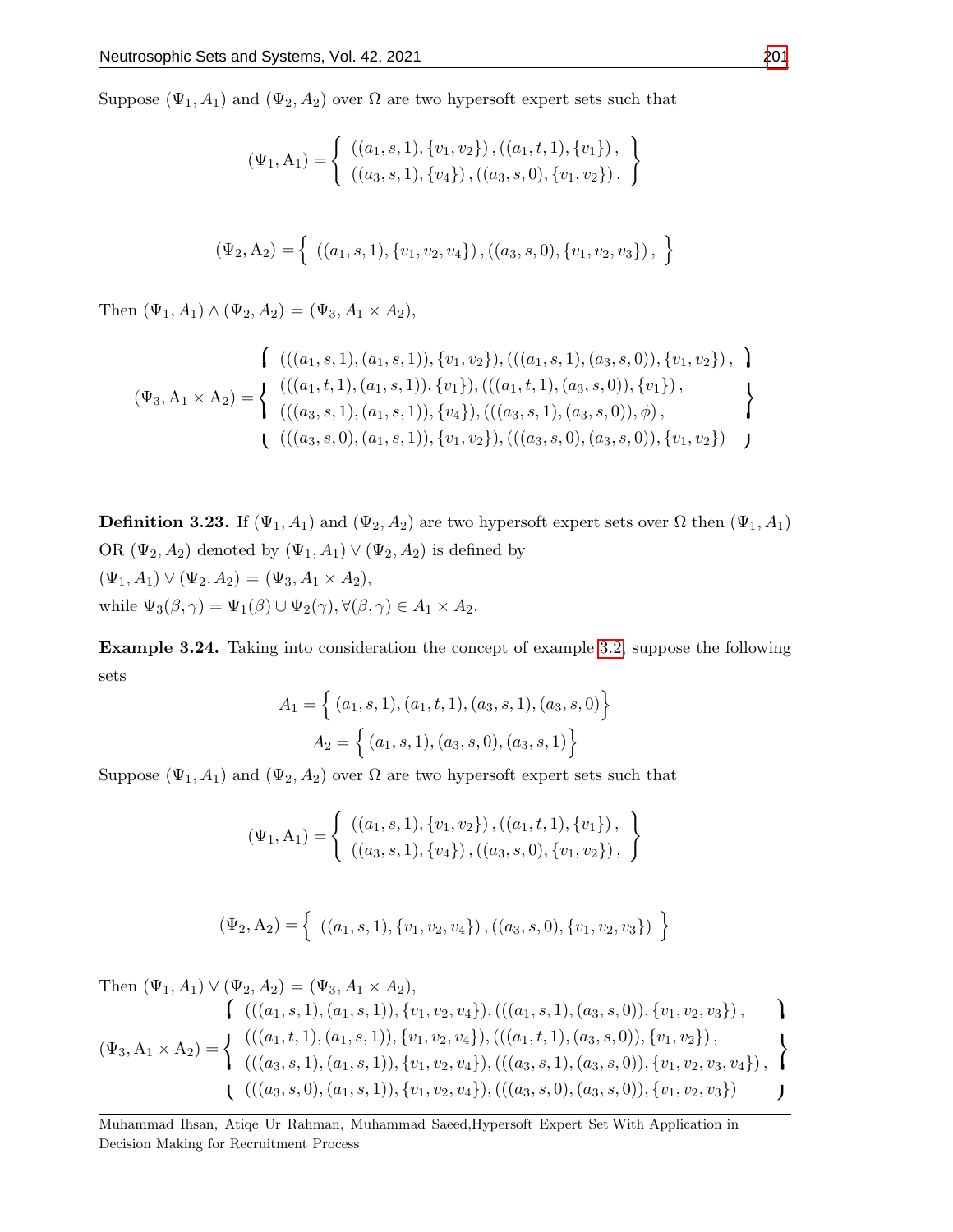**Proposition 3.25.** If  $(\Psi_1, A_1), (\Psi_2, A_2)$  and  $(\Psi_3, A_3)$  are three hypersoft expert sets over  $\Omega$ , then

$$
(1). ((\Psi_1, A_1) \wedge (\Psi_2, A_2))^c = ((\Psi_1, A_1))^c \vee ((\Psi_2, A_2))^c
$$
  

$$
(2). ((\Psi_1, A_1) \vee (\Psi_2, A_2))^c = ((\Psi_1, A_1))^c \wedge ((\Psi_2, A_2))^c
$$

**Proposition 3.26.** If  $(\Psi_1, A_1), (\Psi_2, A_2)$  and  $(\Psi_3, A_3)$  are three hypersoft expert sets over  $\Omega$ , then

(1).  $((\Psi_1, A_1) \wedge (\Psi_2, A_2)) \wedge (\Psi_3, A_3) = (\Psi_1, A_1) \wedge ((\Psi_2, A_2) \wedge (\Psi_3, A_3))$ (2).  $((\Psi_1, A_1) \vee (\Psi_2, A_2)) \vee (\Psi_3, A_3) = (\Psi_1, A_1) \vee ((\Psi_2, A_2) \vee (\Psi_3, A_3))$ (3).  $(\Psi_1, A_1) \vee ((\Psi_2, A_2) \wedge (\Psi_3, A_3) = ((\Psi_1, A_1) \vee ((\Psi_2, A_2)) \wedge ((\Psi_1, A_1) \vee (\Psi_3, A_3))$ (4).  $(\Psi_1, A_1) \wedge ((\Psi_2, A_2) \vee (\Psi_3, A_3)) = ((\Psi_1, A_1) \wedge ((\Psi_2, A_2)) \vee ((\Psi_1, A_1) \wedge (\Psi_3, A_3))$ 

## 4. An Applications to Hypersoft expert set

In this section, an application of hypersoft expert set theory in a decision making problem, is presented.

#### Statement of the problem

A manufacturing company advertises a "job opportunity" to fill its a vacant position. Its main slogan is "the right person for the right post". Eight applications received from the suitable candidates and company wants to complete this hiring process through through the selection board of some experts with some prescribed attributes.

# Proposed Algorithm

The following algorithm may be followed by the company to fill the position.

- (1). Construct hypersoft soft expert set  $(\Psi, K)$ ,
- (2). Determine an agree-hypersoft expert set and a aisagree-hypersoft expert set,
- (3). Compute  $d_i = \sum_i c_{ij}$  for agree-hypersoft expert set,
- (4). Determine  $f_i = \sum_i c_{ij}$  for disagree-hypersoft expert set,
- (5). Determine  $g_j = d_j f_j$  for agree-hypersoft expert set,
- (6). Compute n, for which  $p_n = \max p_j$  for agree-hypersoft expert set,

#### Step-1

Let eight candidates form the universe of discourse  $\Omega = \{c_1, c_2, c_3, c_4, c_5, c_6, c_7, c_8\}$  and  $X =$  ${E_1, E_2, E_3}$  be a set of experts (committee members) for this recruitment process. The following are the attribute-valued sets for prescribed attributes:

$$
H_1 = Qualification = \{h_1, h_2\}
$$
  
\n
$$
H_2 = Experience = \{h_3, h_4\}
$$
  
\n
$$
H_3 = ComputerKnowledge = \{h_5, h_6\}
$$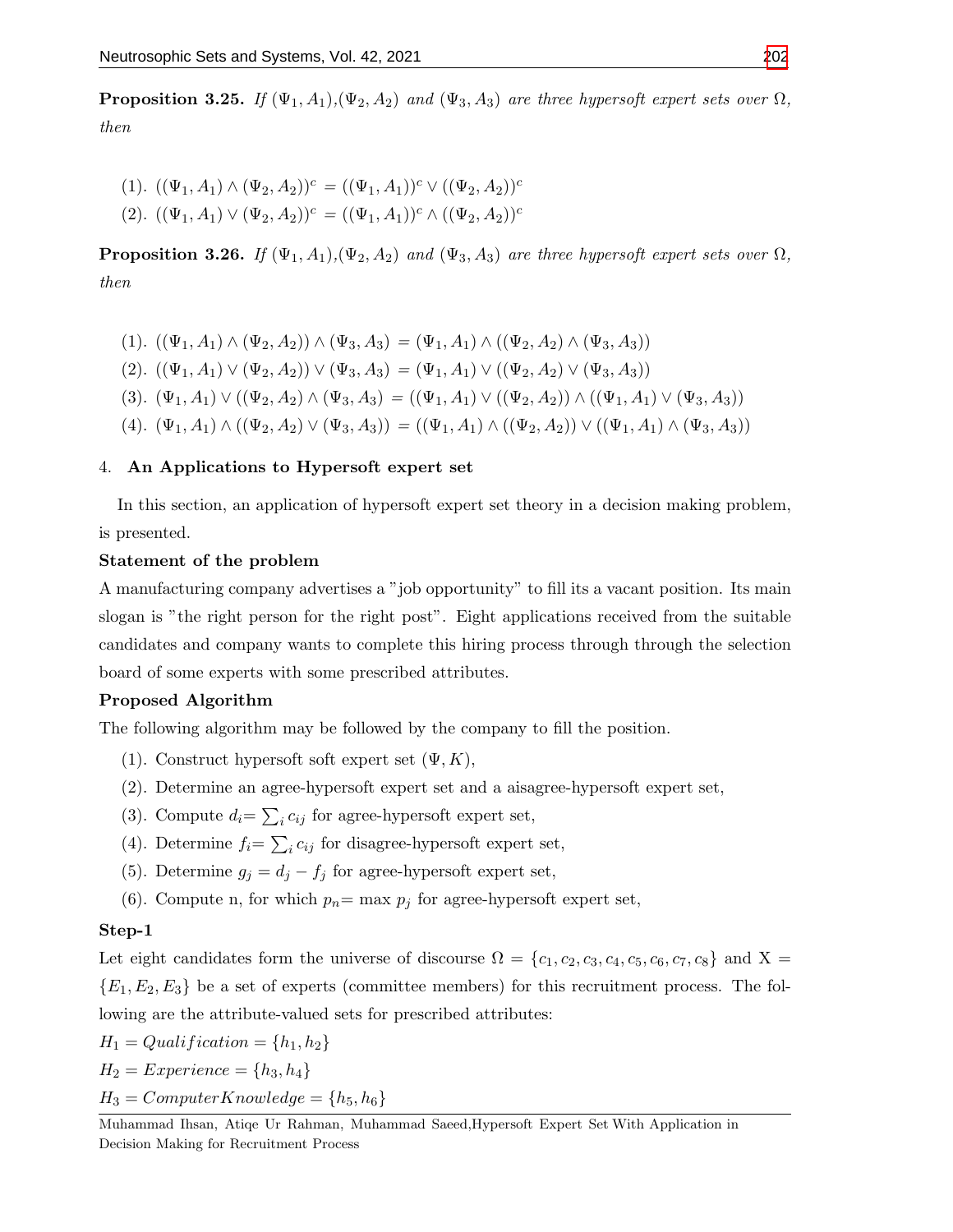$$
H_{4} = Confidence = \{h_{7}, h_{8}\}
$$
\n
$$
H_{5} = Skills = \{h_{9}, h_{10}\}
$$
\nand then\n
$$
H = H_{1} \times H_{2} \times H_{3} \times H_{4} \times H_{5}
$$
\n
$$
H = H_{1} \times H_{2} \times H_{3} \times H_{4} \times H_{5}
$$
\n
$$
\left\{ (h_{1}, h_{3}, h_{5}, h_{7}, h_{10}), (h_{1}, h_{3}, h_{5}, h_{7}, h_{10}), (h_{1}, h_{3}, h_{5}, h_{5}, h_{5}, h_{5}), (h_{1}, h_{3}, h_{5}, h_{5}, h_{5}, h_{5}), (h_{1}, h_{5}, h_{5}, h_{5}, h_{5}, h_{5}, h_{5}), (h_{1}, h_{5}, h_{5}, h_{5}, h_{5}, h_{5}, h_{5}), (h_{1}, h_{5}, h_{5}, h_{5}, h_{5}, h_{5}), (h_{1}, h_{5}, h_{5}, h_{5}, h_{5}), (h_{1}, h_{5}, h_{5}, h_{5}, h_{5}), (h_{1}, h_{5}, h_{5}, h_{5}, h_{5}), (h_{1}, h_{5}, h_{5}, h_{5}, h_{5}), (h_{1}, h_{5}, h_{5}, h_{5}, h_{5}), (h_{2}, h_{3}, h_{5}, h_{5}, h_{5}), (h_{2}, h_{3}, h_{5}, h_{5}, h_{5}), (h_{2}, h_{3}, h_{5}, h_{5}, h_{5}), (h_{2}, h_{3}, h_{5}, h_{5}, h_{5}), (h_{2}, h_{3}, h_{5}, h_{5}, h_{5}), (h_{2}, h_{3}, h_{5}, h_{5}, h_{5}), (h_{2}, h_{3}, h_{5}, h_{5}), (h_{2}, h_{3}, h_{5}, h_{5}), (h_{2}, h_{3}, h_{5}, h_{5}), (h_{2}, h_{3}, h_{5}, h_{5}), (h_{2}, h_{3}, h_{5}, h_{5}), (h_{2}, h_{3}, h_{5}, h_{5}), (h_{2}, h_{3}, h_{5}, h_{5}), (h_{2}, h_{3}, h_{5}, h_{5}), (h_{2}, h_{3}, h_{5}, h_{5}), (h_{2}, h_{3}, h_{5}, h_{5}), (h_{2}, h_{3}, h_{5}, h_{5}), (h_{2}, h_{3}, h_{5}, h_{5}), (h_{2}, h
$$

is a hypersoft expert set.

# Step-2

Table 1 presents an agree-hypersoft expert set and table 2 presents a disagree-hypersoft expert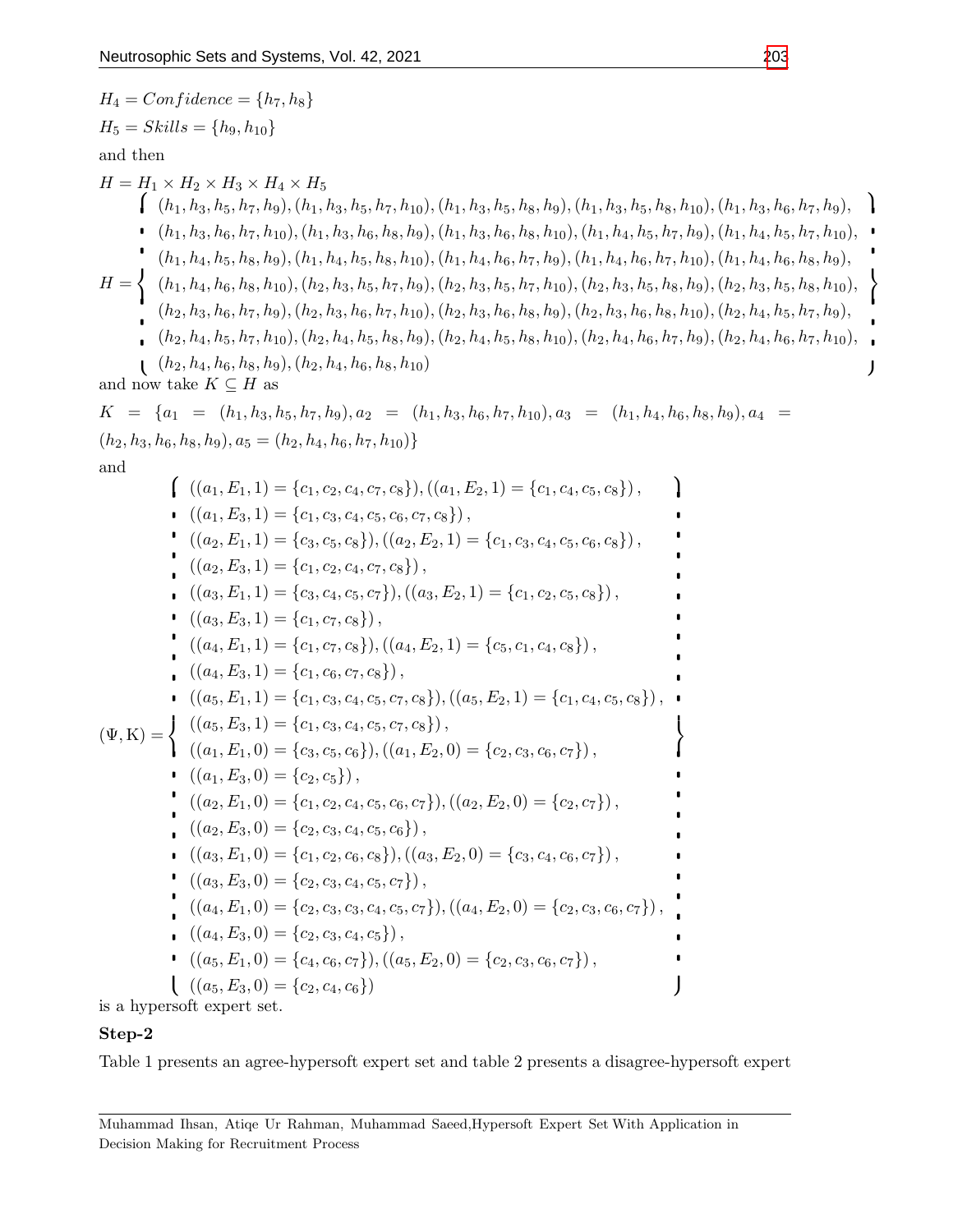| $\boldsymbol{v}$      | $\mathfrak{c}_1$ | $\mathfrak{c}_2$ | $\mathfrak{c}_3$ | $\mathfrak{c}_4$ | $\mathfrak{c}_5$ | $\mathfrak{c}_6$ | $c_{\rm 8}$  | $c_7\,$    |
|-----------------------|------------------|------------------|------------------|------------------|------------------|------------------|--------------|------------|
| $(a_1, E_1)$          | $\checkmark$     | $\checkmark$     | $\times$         | $\checkmark$     | $\times$         | $\times$         | $\checkmark$ | ✓          |
| $(a_2, E_1)$          | $\times$         | $\times$         | $\checkmark$     | $\times$         | $\checkmark$     | $\times$         | $\times$     |            |
| $(a_3, E_1)$          | $\times$         | $\times$         | ✓                | $\checkmark$     |                  | $\times$         |              | $\times$   |
| $(a_4, E_1)$          | $\checkmark$     | $\times$         | $\times$         | $\times$         |                  | $\times$         |              |            |
| $(a_5, E_1)$          | $\checkmark$     | $\checkmark$     | $\checkmark$     | $\times$         |                  | $\times$         | $\times$     |            |
| $(a_1, E_2)$          | $\checkmark$     | $\times$         | $\times$         | ✓                | $\times$         | $\times$         | $\times$     |            |
| $(a_2, E_2)$          | ✓                | $\times$         | ✓                |                  | ✓                | $\checkmark$     | $\times$     |            |
| $(a_3, E_2)$          | $\times$         | $\times$         |                  |                  |                  | $\times$         | ✓            | $\times$   |
| $(a_4, E_2)$          | $\checkmark$     | $\times$         | $\times$         |                  |                  | $\times$         | $\times$     |            |
| $(a_5, E_2)$          | ✓                | $\times$         | $\times$         |                  |                  | $\times$         | $\times$     |            |
| $(a_1, E_3)$          | ✓                | $\times$         | $\checkmark$     |                  | $\times$         | ✓                |              |            |
| $(a_2, E_3)$          | ✓                | $\checkmark$     | $\times$         |                  | $\times$         | $\times$         |              |            |
| $(a_3, E_3)$          | ✓                | $\times$         | $\times$         | $\times$         | $\times$         | $\times$         |              |            |
| $(a_4, E_3)$          | ✓                | $\times$         | $\times$         | $\times$         | $\times$         | $\checkmark$     |              |            |
| $(a_5, E_3)$          | ✓                | $\times$         | $\checkmark$     | $\times$         | $\checkmark$     | $\times$         | ✓            |            |
| $d_j = \sum_i c_{ij}$ | $d_1 = 12$       | $d_2=3$          | $d_3 = 7$        | $d_4=9$          | $d_5 = 9$        | $d_6 = 3$        | $d_7 = 9$    | $d_8 = 13$ |

Table 1. Agree-hypersoft expert set

set respectively, such that if  $c_i \in F_1(\beta)$  then  $c_{ij} = \sqrt{1 - 1}$  otherwise  $c_{ij} = \sqrt{1 - 1}$ , and if

 $c_i \in F_0(\beta)$ 

then  $c_{ij} = \sqrt{2} = 1$  otherwise  $c_{ij} = \sqrt{2} = 0$  where  $c_{ij}$  are the entries in tables 1 and 2.

#### Step-(3-6)

Table 3 presents  $d_i = \sum_i c_{ij}$  for agree-hypersoft expert set,  $f_i = \sum_i c_{ij}$  for disagree-hypersoft expert set,  $g_j = d_j - f_j$  for agree-hypersoft expert set, and n, for which  $p_n = \max p_j$  for agreehypersoft expert set.

#### Decision

As  $g_8$  is maximum, so candidate  $c_8$  is preferred to be selected for the said post. Then max  $g_8$ , so the committee will choose candidate 8 for the job.

#### 5. Conclusions

Insufficiency of soft set and expert set for multi-attribute function (attribute-valued sets) is addressed with the development and characterization of novel hybrid structure i.e. hypersoft expert set, in this study. Moreover

(1) The fundamentals of hypersoft expert set (HSE-Set) are established and the basic properties of HSE-Set like subset, superset, equal sets, not set, agree HSE-Set and disagree HSE-Set are described with examples.

Muhammad Ihsan, Atiqe Ur Rahman, Muhammad Saeed,Hypersoft Expert Set With Application in Decision Making for Recruitment Process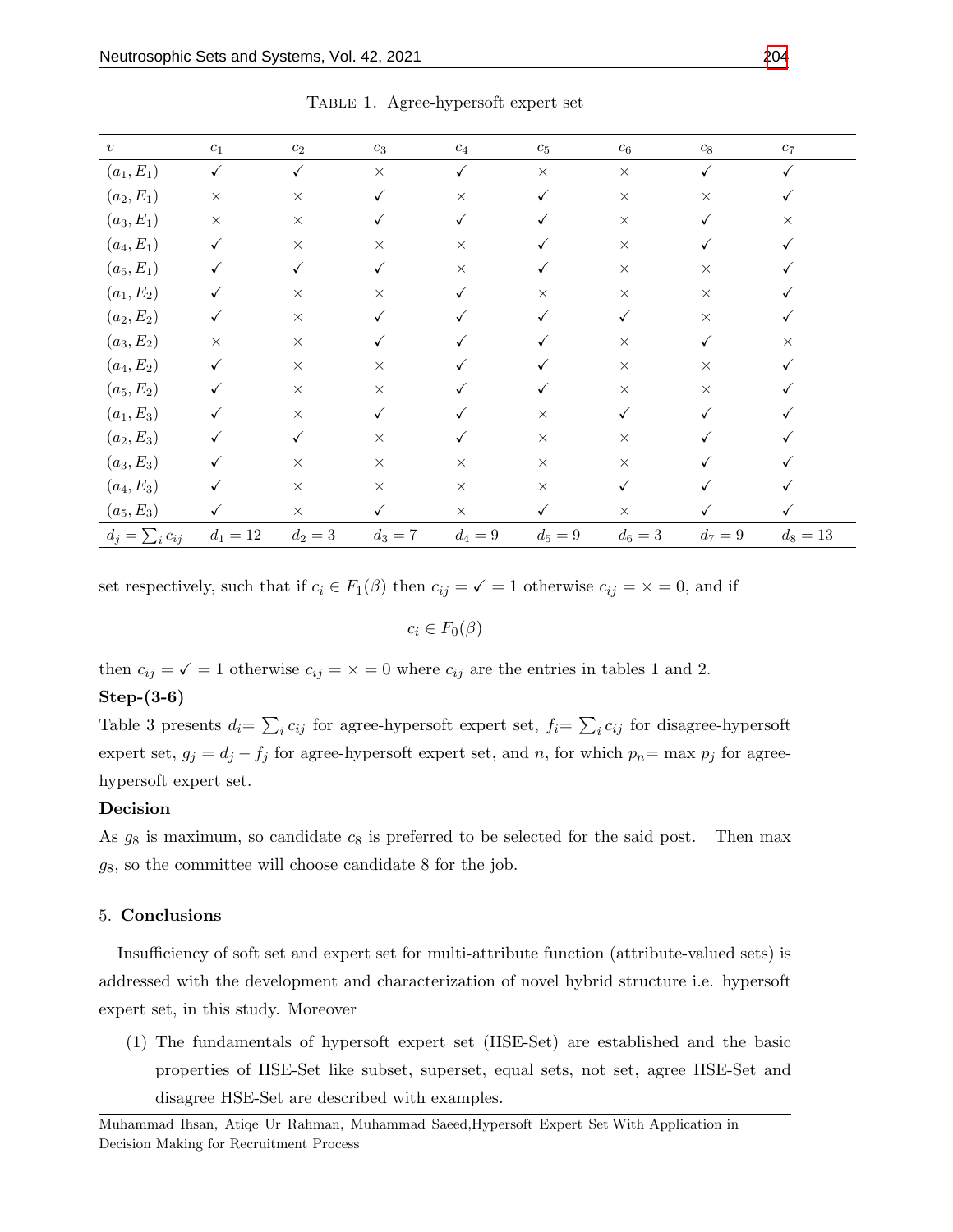| V                     | $\mathfrak{c}_1$ | $\mathfrak{c}_2$ | $\mathfrak{c}_3$ | $\mathfrak{c}_4$ | $\mathfrak{C}_5$ | $c_{\rm 6}$  | $c_7$        | $c_{\rm 8}$ |
|-----------------------|------------------|------------------|------------------|------------------|------------------|--------------|--------------|-------------|
| $(a_1, E_1)$          | $\times$         | $\times$         | $\checkmark$     | $\times$         | $\times$         | $\checkmark$ | $\times$     | $\times$    |
| $(a_2, E_1)$          | $\checkmark$     | $\checkmark$     | $\times$         | $\checkmark$     | $\times$         |              | $\checkmark$ | $\times$    |
| $(a_3, E_1)$          | $\checkmark$     | $\checkmark$     | $\times$         | $\times$         | $\times$         |              | $\times$     |             |
| $(a_4, E_1)$          | $\times$         | ✓                | $\checkmark$     |                  | $\checkmark$     |              | $\times$     | $\times$    |
| $(a_5, E_1)$          | $\times$         | $\times$         | $\times$         |                  | $\times$         |              |              | $\times$    |
| $(a_1, E_2)$          | $\times$         |                  | $\checkmark$     | $\times$         | $\times$         |              |              | $\times$    |
| $(a_2, E_2)$          | $\times$         |                  | $\times$         | $\times$         | $\times$         | $\times$     |              | $\times$    |
| $(a_3, E_2)$          | $\checkmark$     |                  | $\times$         | $\times$         | $\times$         |              | $\times$     | ✓           |
| $(a_4, E_2)$          | $\times$         |                  | $\checkmark$     | $\times$         | $\times$         |              |              | $\times$    |
| $(a_5, E_2)$          | $\times$         |                  | ✓                | $\times$         | $\times$         |              |              | $\times$    |
| $(a_1, E_3)$          | $\times$         | ✓                | $\times$         | $\times$         | ✓                | $\times$     | $\times$     | $\times$    |
| $(a_2, E_3)$          | $\times$         | $\times$         | $\checkmark$     | $\times$         |                  |              | $\times$     | $\times$    |
| $(a_3, E_3)$          | $\times$         |                  |                  |                  |                  |              | $\times$     | $\times$    |
| $(a_4, E_3)$          | $\times$         |                  |                  |                  |                  | $\times$     | $\times$     | $\times$    |
| $(a_5, E_3)$          | $\times$         | ✓                | $\times$         |                  | $\times$         | $\checkmark$ | $\times$     | $\times$    |
| $f_i = \sum_i c_{ij}$ | $f_1=3$          | $f_2 = 12$       | $f_3 = 8$        | $f_4=6$          | $f_5=5$          | $f_6 = 12$   | $f_7=6$      | $f_8=2$     |

Table 2. Disagree-hypersoft expert set

#### TABLE 3. Optimal

| $d_i = \sum_i c_{ij}$ | $f_i = \sum_i c_{ij}$ | $g_j = d_j - f_j$ |
|-----------------------|-----------------------|-------------------|
| $d_1 = 12$            | $f_1 = 3$             | $g_1 = 9$         |
| $d_2 = 3$             | $f_2 = 12$            | $g_2 = -9$        |
| $d_3 = 7$             | $f_3 = 8$             | $g_3 = -1$        |
| $d_4 = 9$             | $f_4 = 6$             | $g_4 = 3$         |
| $d_5 = 9$             | $f_5 = 5$             | $g_5 = 4$         |
| $d_6 = 3$             | $f_6 = 12$            | $g_6 = -9$        |
| $d_7 = 9$             | $f_7 = 6$             | $g_7 = 3$         |
| $d_8 = 13$            | $f_8 = 2$             | $g_8 = 11$        |

- (2) The essential set-theoretic operations on HSE-Set like complement, union, intersection, OR and AND operations are established and some laws such as commutative, associative and De Morgan are presented with suitable examples.
- (3) A decision-making application regarding recruitment process is presented with the help of proposed algorithm.
- (4) A daily life based example is discussed for the understanding of decision making process.
- (5) Future work may include the extension of the presented work for other hypersoft-like hybrids i.e. fuzzy, intuitionistic fuzzy, interval-valued fuzzy, pythagorean fuzzy etc.

Muhammad Ihsan, Atiqe Ur Rahman, Muhammad Saeed,Hypersoft Expert Set With Application in Decision Making for Recruitment Process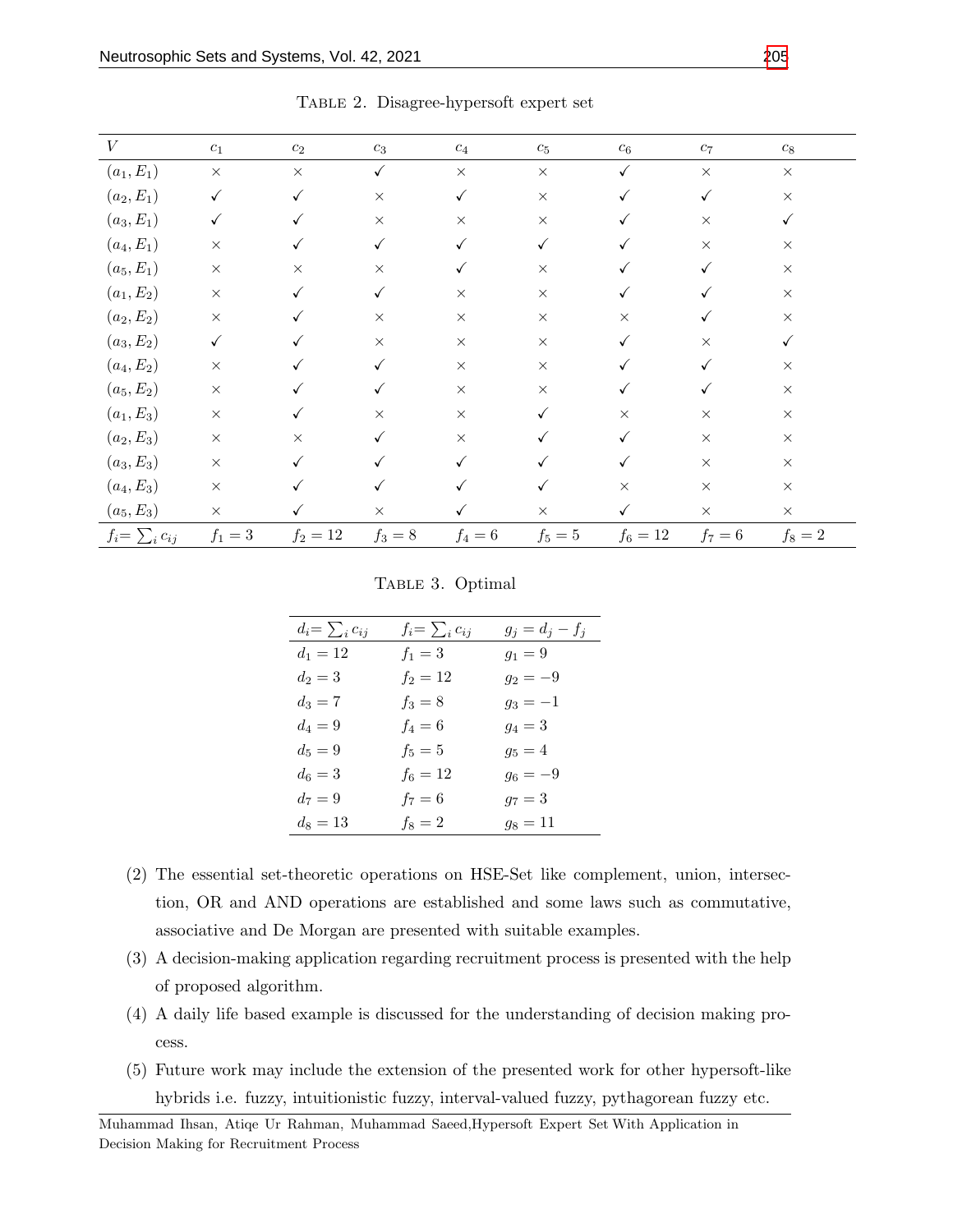Conflicts of Interest: "The authors declare no conflict of interest."

#### References

- <span id="page-15-0"></span>1. Molodtsov, D. Soft set theoryfirst results, Computers and Mathematics with Applications. 1999, 37(4-5), 19-31.
- <span id="page-15-1"></span>2. Chen, D., Tsang, E. C. C., Yeung, D. S. and Wang, X. The parameterization reduction of soft sets and its applications, Computers and Mathematics with Applications., 2005, 49(5-6), 757-763.
- <span id="page-15-10"></span>3. Maji, P. K., Roy, A. R. and Biswas, R. Soft set theory, Computers and Mathematics with Applications., 2003, 45(4-5), 555-562.
- 4. Maji, P. K., Roy, A. R. and Biswas, R. An application of soft sets in a decision making problem, Computers and Mathematics with Applications. 2002, 44(8-9), 1077-1083.
- 5. Alkhazaleh, S., and A. R. Salleh, and Hassan, N. Soft multisets theory, Applied Mathematical Sciences. 2011 5(72), 3561-3573.
- 6. Alkhazaleh, S., and A. R. Salleh, and Hassan, N. Possibility fuzzy soft set, Advances in Decision Sciences, 2011.
- 7. Alkhazaleh, S., and A. R. Salleh, and Hassan, N. Fuzzy parameterized interval-valued fuzzy soft set, Applied Mathematical Sciences. 2011, 5(67), 3335-3346.
- 8. Abdel-Basset, M., Saleh, M., Gamal, A., Smarandache, F. An approach of TOPSIS technique for developing supplier selection with group decision making under type-2 neutrosophic number. Applied Soft Computing,2019, 77, 438-452.
- 9. Abdel-Baset, M., Chang, V., Gamal, A., Smarandache, F. An integrated neutrosophic ANP and VIKOR method for achieving sustainable supplier selection: A case study in importing field. Computers in Industry, 2019, 106, 94-110.
- 10. Abdel-Baset, M., Chang, V., Gamal, A. Evaluation of the green supply chain management practices: A novel neutrosophic approach. Computers in Industry, 2019, 108, 210-220.
- 11. Abdel-Basset, M., Gamal, A., Manogaran, G., Long, H. V. A novel group decision making model based on neutrosophic sets for heart disease diagnosis. Multimedia Tools and Applications, 2019, 1-26.
- 12. Abdel-Basset, Mohamed, Gamal, A., Son, L.H., Smarandache, F., A bipolar neutrosophic multi criteria decision making framework for professional selection. Appl. Sci., 2019, 10.
- <span id="page-15-2"></span>13. Abdel-Basset, M., Manogaran, G., Gamal, A., Chang, V., A Novel Intelligent Medical Decision Support Model Based on Soft Computing and IoT. IEEE Internet Things J., 2019, 7.
- <span id="page-15-11"></span>14. Ali, M. I., Feng, F., Liu, X., Min, W. K. and Shabir, M., On some new operations in soft set theory, Computers and Mathematics with Applications. 2009, 57(9), 1547-1553.
- <span id="page-15-3"></span>15. Alkhazaleh, S., and A. R. Salleh, Soft Expert Sets. Adv. Decis. Sci., 757868-1, 2011.
- <span id="page-15-4"></span>16. Al-Quran, A. and Hassan, N. Neutrosophic vague soft expert set theory. Journal of Intelligent and Fuzzy Systems. 2016, 30(6), 3691-3702.
- <span id="page-15-5"></span>17. Alkhazaleh, S., and Salleh, A. R. Fuzzy soft expert set and its application. Applied Mathematics, 2014.
- <span id="page-15-6"></span>18. Bashir, M., and Salleh, A. R. Possibility fuzzy soft expert set. Open Journal of Applied Sciences, 2012, 12, 208-211.
- <span id="page-15-7"></span>19. Bashir, M., and Salleh, A. R. Fuzzy parameterized soft expert set. In Abstract and Applied Analysis, 2012. Hindawi.
- <span id="page-15-8"></span>20. Sahin, M., Alkhazaleh, S., and Ulucay, V. Neutrosophic soft expert sets. Applied Mathematics, 2015, 6(1), 116.
- <span id="page-15-9"></span>21. Alhazaymeh, K., and Hassan, N. Mapping on generalized vague soft expert set. International Journal of Pure and Applied Mathematics, 2014, 93(3), 369-376.